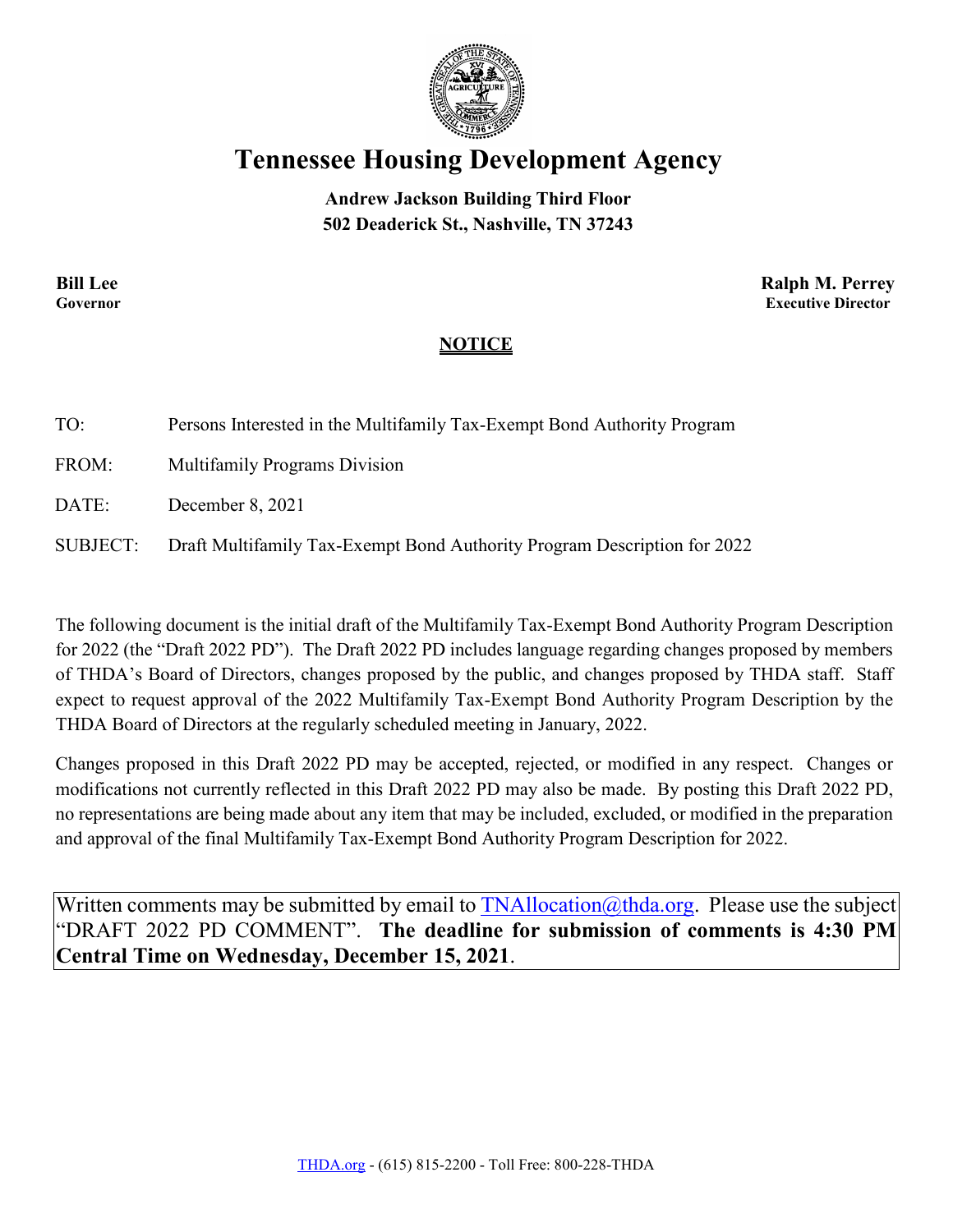

# **MULTIFAMILY TAX-EXEMPT BOND AUTHORITY DRAFT PROGRAM DESCRIPTION FOR 20212022**

Administered by

The Multifamily Programs Division of

Tennessee Housing Development Agency

Ralph M. Perrey, Executive Director

Approved November 17, 2020[UPDATE]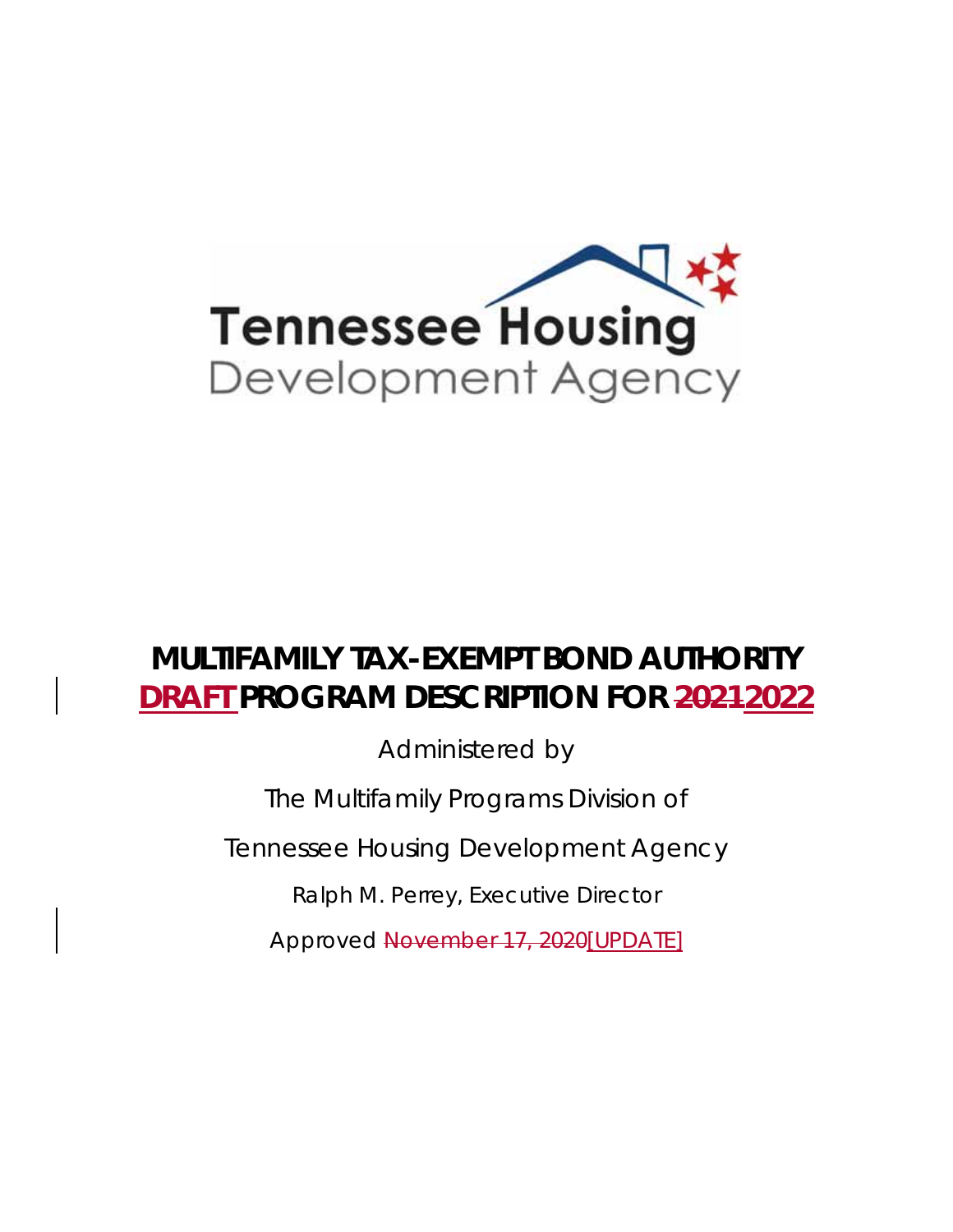## **Table of Contents**

 $\overline{\phantom{a}}$ 

| <b>Section</b> | <b>Section and Subsection Titles</b>                                                         | <b>Page Number</b> |
|----------------|----------------------------------------------------------------------------------------------|--------------------|
| 1.             | 20212022 Multifamily Tax Exempt Bond Authority Overview                                      | 1                  |
| 2.             | Definitions                                                                                  | $\overline{2}$     |
| 3.             | Program Eligibility                                                                          | 10                 |
|                | A. Use of MTBAMultifamily Tax-Exempt Bond Authority                                          |                    |
|                | <b>B.</b> Eligible Developments                                                              |                    |
|                | C. Eligibility Documentation                                                                 |                    |
|                | D. Eligible Team Members                                                                     |                    |
|                | E. Identity of Interest                                                                      |                    |
| 4.             | <b>Federal Election</b>                                                                      | 14                 |
| 5.             | Program Limits                                                                               | 15                 |
|                | A. MTBAMultifamily Tax-Exempt Bond Authority Amount                                          |                    |
|                | B. Maximum Amount of MTBAMultifamily Tax-Exempt Bond                                         |                    |
|                | <b>Authority per Developer or Related Parties</b>                                            |                    |
|                | C. Limit on Developer's Fee                                                                  |                    |
|                | D. Limits on Costs of Issuance                                                               |                    |
| 6.             | <b>Special Request Applications</b>                                                          | 18                 |
|                | A. Applications                                                                              |                    |
|                | <b>B.</b> Supporting Documents                                                               |                    |
|                | C. Multiple Applications for a Single Development                                            |                    |
|                | D. Multiple Developments Tied to a Single Bond Issuance                                      |                    |
| 7.             | <b>THOMAS Submission of Applications</b>                                                     | 19                 |
|                | A. Applications                                                                              |                    |
|                | <b>B.</b> Supporting Documents                                                               |                    |
|                | C. MTBAMultifamily Tax-Exempt Bond Authority Firm Commitment                                 |                    |
|                | <b>Eligibility Documents</b>                                                                 |                    |
|                | D. MTBAMultifamily Tax-Exempt Bond Authority Conditional                                     |                    |
|                | <b>Commitment Eligibility Documents</b><br>E. Multiple Applications for a Single Development |                    |
|                | Multiple Developments Tied to a Single Bond Issuance                                         |                    |
| 8.             | <b>Application Review Process</b>                                                            | 21                 |
|                | A. Applications Must Be Complete                                                             |                    |
|                | <b>B.</b> Information Must Be Current                                                        |                    |
|                | C. Review of Applications Requesting Commitment of                                           |                    |
|                | <b>MTBAMultifamily Tax-Exempt Bond Authority</b>                                             |                    |
| 9.             | Threshold Requirements and Scoring                                                           | 22                 |
|                | A. Threshold Requirements                                                                    |                    |
|                | B. Minimum Score                                                                             |                    |
| <u>10.</u>     | <b>Ranking Process</b>                                                                       |                    |
| 10.            | Commitment of MTBAMultifamily Tax-Exempt Bond Authority                                      | 23                 |
|                | A. MTBAMultifamily Tax-Exempt Bond Authority Conditional                                     |                    |
|                | <b>Commitment Letter</b>                                                                     |                    |
|                | B. MTBAMultifamily Tax-Exempt Bond Authority Firm Commitment                                 |                    |
|                | Letter                                                                                       |                    |
| 11.            | Fees, Partial Refunds of Fees and Fees Retained by THDA                                      | 24                 |
|                | A. Wiring Instructions                                                                       |                    |
|                | <b>Application Fee</b><br>В.                                                                 |                    |
|                | C. Special Request Application Fee                                                           |                    |
|                | D. Resubmission Fee                                                                          |                    |
|                | E. MTBAMultifamily Tax-Exempt Bond Authority Conditional                                     |                    |
|                | <b>Commitment Letter Fee</b>                                                                 |                    |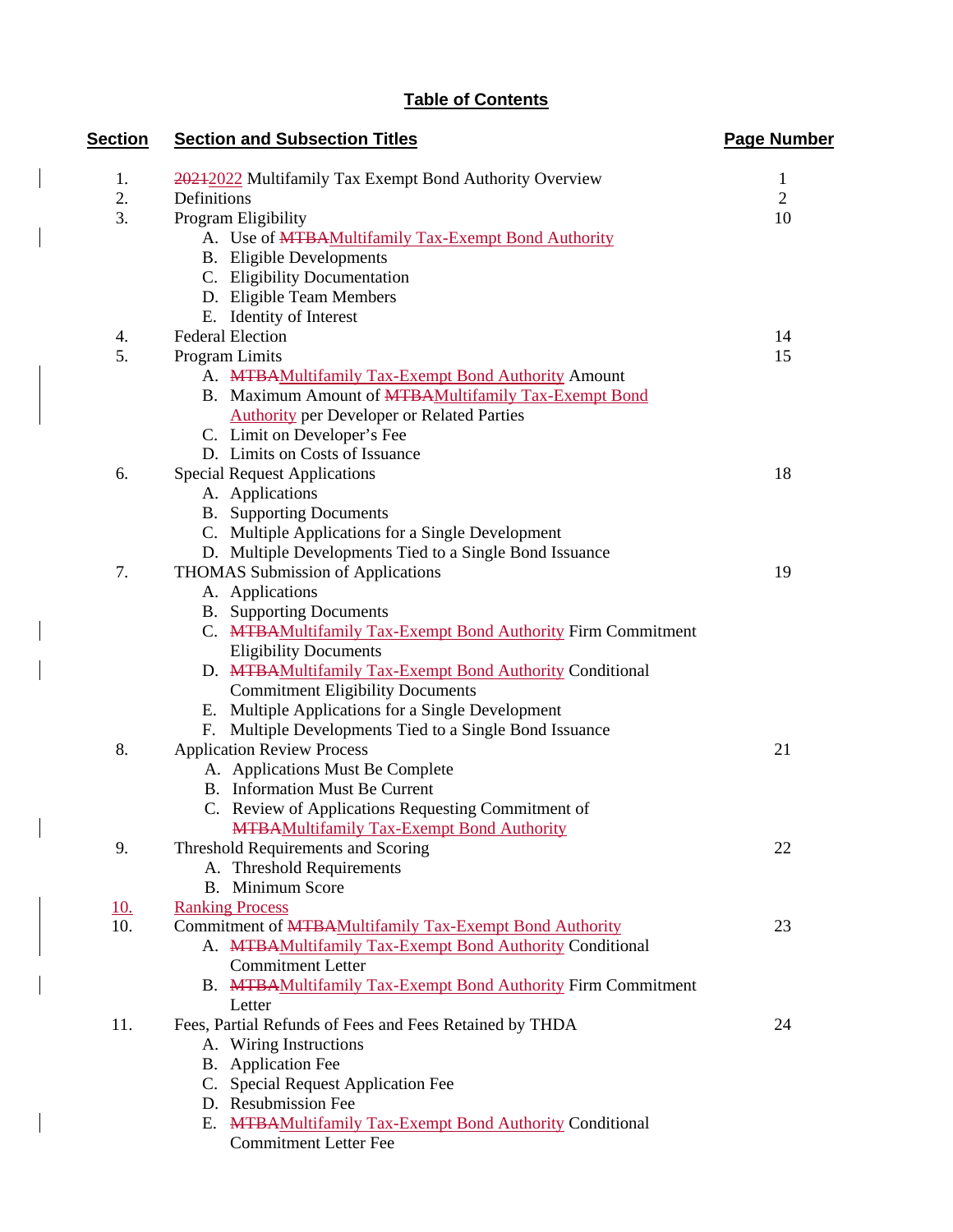- F. MTBAMultifamily Tax-Exempt Bond Authority Firm Commitment Fee and Incentive Fee
- G. Refund of Incentive Fee Following Issuance of MTBAMultifamily Tax-Exempt Bond Authority
- H. Release of Commitments and Refund of Incentive Fee
- I. Incentive Fee Retained by THDA
- J. Monitoring Fee
- K. Modification Fee
- L. Extension Fee
- 12. Noncompetitive Housing Credits 27
- 13. Controlling Document 28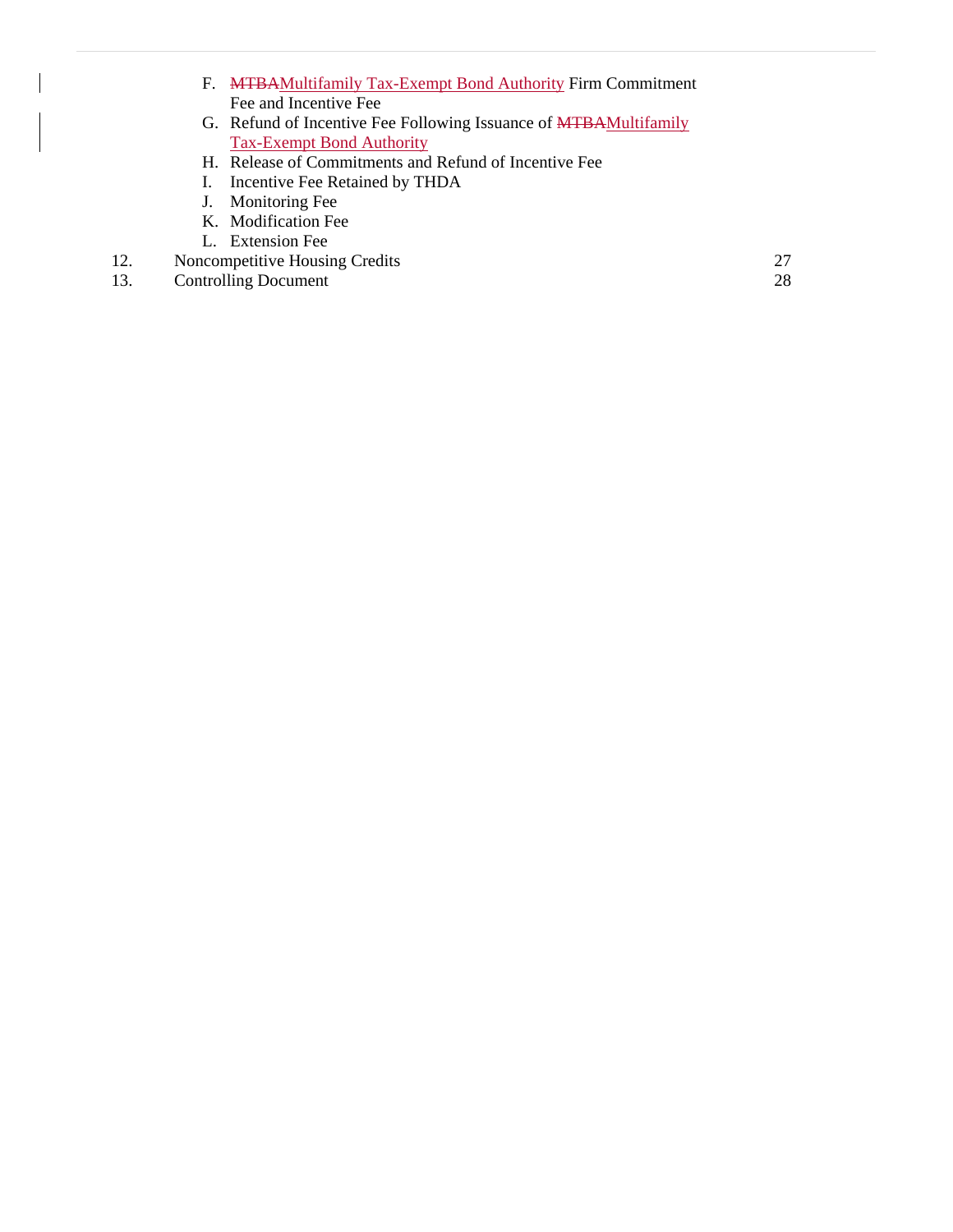## **Section 1: 20212022 Multifamily Tax-Exempt Bond Authority Overview**

The Tennessee Housing Development Agency ("(THDA")) is making private activity bond authority available to local issuers to finance multifamily housing units in Tennessee under 26 U.S.C. § Section 142(d) of the <u>Internal Revenue Code ("Section 142")</u>. The private activity bond authority can be used only for tax-exempt Private Activity Bonds issued to finance qualified residential rental projects through new construction of multifamily rental units, conversion of existing properties to multifamily rental units through Adaptive Reuse/Conversion, or acquisition and rehabilitation of Existing Multifamily Housing, hereinafter referred to as Multifamily Tax-Exempt Bond Authority ("MTBA").

Upon receipt of 2021 private activity bond authority, THDA will make 67.0% of the initial amount allocated to THDA available as Multifamily Tax-Exempt Bond Authority ("MTBA") that will be administered in accordance with this Multifamily Tax-Exempt Bond Authority Program Description for 2021 ("MTBA Program Description").

The application submission period for 2021 MTBA will begin after THDA receives private activity bond authority from the State of Tennessee. The submission period for 2021 MTBA will end when all MTBA is fully committed or by December 21, 2021, whichever date is earlier. THDA will notify program participants by email and information posted to THDA's website. No applications submitted under this MTBA Program Description will have priority or be considered under any future MTBA Program Description.

Whenever a local jurisdiction takes action that THDA determines to be for the primary purpose of preventing proposed MTBA developments from satisfying applicable program requirements, THDA may lower the amount of MTBA available to that jurisdiction in future MTBA Program Descriptions. Examples include, without limitation, "downzoning", action restricting utilities or utility connections, action regarding required public roads, or action to preventing issuance of Certificates of Occupancy.

Applicants applying must apply for MTBA through THDA's online system, the Tennessee Housing Online Management Application System. Applicants applying for MTBA in THOMAS are deemed to be simultaneously applying for Noncompetitive Low-Income Housing Credits ("Housing Credit") under 26 U.S.C. § 42 of the Internal Revenue Code ("Section 42") in THOMAS and must meet the requirements found in the THOMAS User Manual and use the documents found on the THOMAS Documents Page. All MTBA Program Description requirements, application requirements, and Code requirements must be met. If there is any inconsistency or conflict among the requirements, the most stringent of the requirements will apply, as determined by THDA.

DRAFT MTBA PD for 20224 page 1 of 28XX

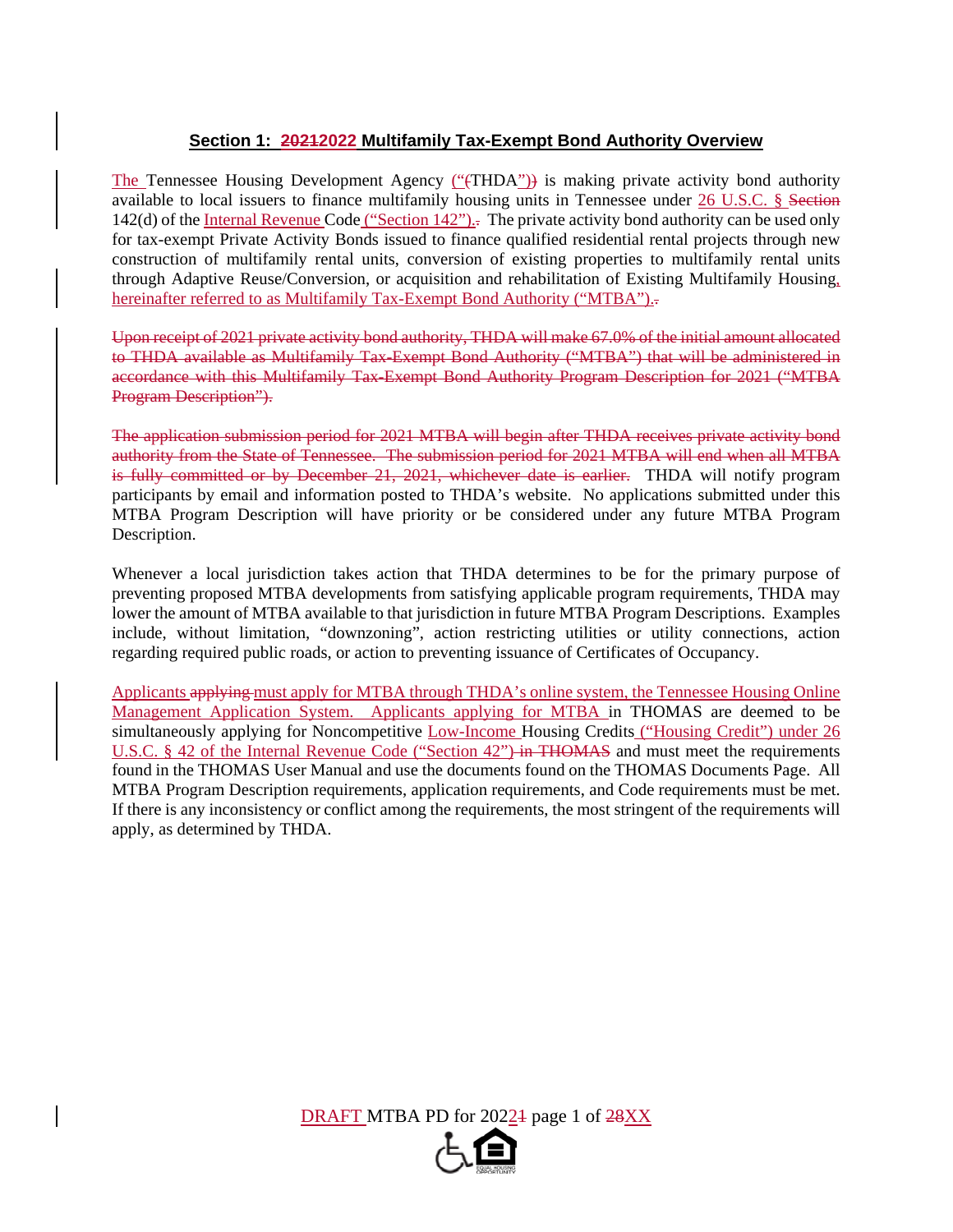## **Section 2: Definitions**

20/50 Test – The 20/50 testTest is a federal minimum set–aside that may be elected by an applicantApplicant for Housing Credit that requires at least 20% of the units in a Housing Credit developmentDevelopment to be both rent restricted and occupied by households whose income is less than or equal to 50% of area median gross income. ("AMI"). This is an irrevocable election made in an Initial Application.

40/60 Test – The 40/60 testTest is a federal minimum set–aside that may be elected by an applicantApplicant for Housing Credit that requires at least 40% of the units in a Housing Credit developmentDevelopment to be both rent restricted and occupied by households whose income is less than or equal to 60% of area median gross income.AMI. This is an irrevocable election made in an Initial Application.

20/50 Test - The 20/50 test is a minimum set-aside that may be elected by an applicant for MTBA and Noncompetitive Housing Credits that requires at least 20% of the units in a Housing Credit development to be both rent restricted and occupied by households whose income is less than or equal to 50% of area median gross income. This is an irrevocable election made in an Initial Application.

40/60 Test - The 40/60 test is a minimum set-aside that may be elected by an applicant for MTBA and Noncompetitive Housing Credits that requires at least 40% of the units in a Housing Credit development to be both rent restricted and occupied by households whose income is less than or equal to 60% of area median gross income. This is an irrevocable election made in an Initial Application.

Average Income Test - The average income test is a minimum set-aside that may be elected by an applicant for Noncompetitive Housing Credits. Under this election, at least 40% of the units in a Housing Credit development are required to be both rent restricted and occupied by individuals whose incomes do not exceed the imputed income limitation designated by the applicant. This is an irrevocable election made at Initial Application. The average of the imputed income limitation designated cannot exceed 60% of AMI. The designated imputed income limitations must be in 10% increments as follows: 20%, 30%, 40%, 50%, 60%, 70%, and 80%.

42(m) Letter - A letter issued by THDA to successful applicants for Noncompetitive Housing Credits.

Acquisition - Acquiring the control of real property and assets.

Adaptive Reuse/Conversion - The renovation and reuse of a pre-existing building that has not been used for residential purposes and creates additional affordable housing units. Pre-existing buildings used as hotels or motels are eligible as Adaptive Reuse/Conversion. Adaptive Reuse/Conversion will be evaluated and reviewed as New Construction.

AMI - Area Median Income as determined by HUD.

Applicant – An applicant for Multifamily Tax-Exempt Bond Authority under this Program Description that will own the proposed development.

Application – See "Initial Application".

Appraisal - An opinion of value for land and building cost.

DRAFT MTBA PD for 2022<sup>1</sup> page 2 of 28XX

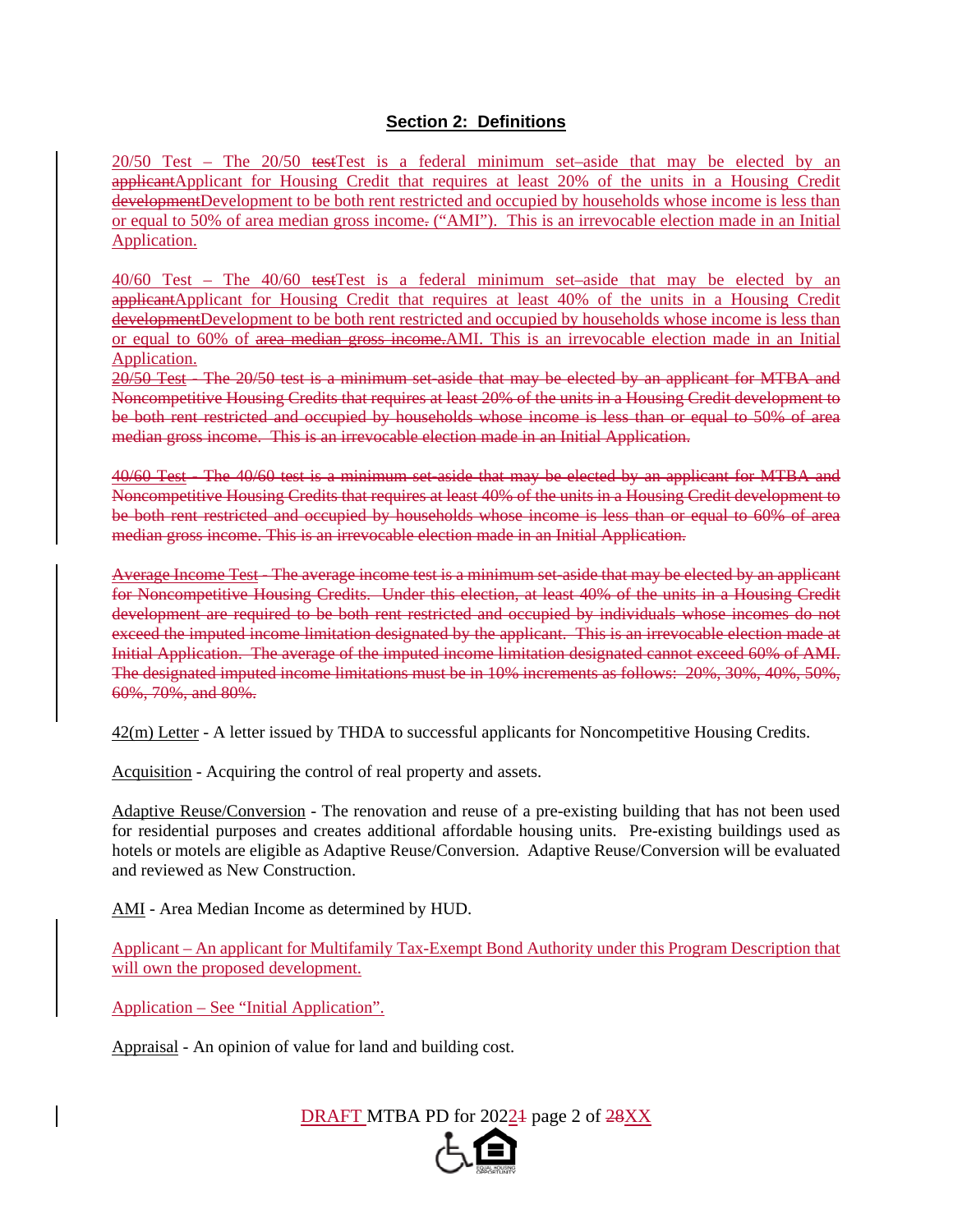Basis Boost - An increase of up to 30% in eligible basis for a building in order to improve the financial feasibility of the building in a Difficult Development Area. In this MTBA Program Description, only areas defined by HUD as Difficult Development Areas are eligible for the Basis Boost.

Bond - A financial instrument issued on behalf of a local or state government for the purpose of providing special financing benefits for qualified projects.

Bond Counsel - Counsel representing the bond issuer and bondholders.

Bond Issuer - A municipality, board, or housing authority with the authority to issue bonds using MTBA for a jurisdiction.

Bond Opinion Letter - A document provided by Bond Counsel representing the issuer that opines that the bonds have been validly issued and, if tax exemption is intended, that the bonds are tax-exempt bonds.

Bond Purchase Agreement Summary Letter - The THDA Template that describes the terms of a bond purchase agreement.

Capital Needs Assessment - See Physical Needs Assessment

Carryover Allocation Application – The application and all related documentation required when a development with a Reservation Notice will not be placed in service in the same year as the Reservation Notice.

Certificate of Occupancy - A document issued by a local government agency or building department certifying a building's compliance with applicable building codes and other laws, and indicating it to be in a condition suitable for occupancy.

Certified Public Accountant - A state licensed accounting professional who provides accounting services and opinions and is committed to protecting the public interest.

Code – Internal Revenue Code of 1986, as amended, and together with "Sections 42 and 142Section 42", shall include all subsequent tax legislation duly enacted by the Congress of the United States and shall be deemed to include the United States Treasury Regulations in effect with respect thereto (including regulations first promulgated under previous versions of the Code) and shall also include revenue procedures, revenue rulings, or other published determinations of the Treasury Department or the Internal Revenue Service of the United States.

Compliance Period **–** The period of 15 taxable years, commencing on the first day of the taxable year in which any building that is part of the Housing Credit developmentDevelopment is placed in service or, if deferred by election of the ownerOwner of the Housing Credit developmentDevelopment, the first day of the next calendar year, but only if the building is a qualified low–income building as of the close of the first year of such period. This definition may be revised under the land use restrictive covenants for a longer duration based on Applicant's election under Section 20 of the Qualified Allocation Plan.

Compliance Period - The compliance period is the 15 year period over which a development must continue to satisfy Housing Credit requirements in order to avoid recapture of the Housing Credits. The compliance period begins with the first taxable year of the Credit Period.

Commitment Fee - A fee charged for a firm commitment of MTBA.

DRAFT MTBA PD for 20221 page 3 of 28XX

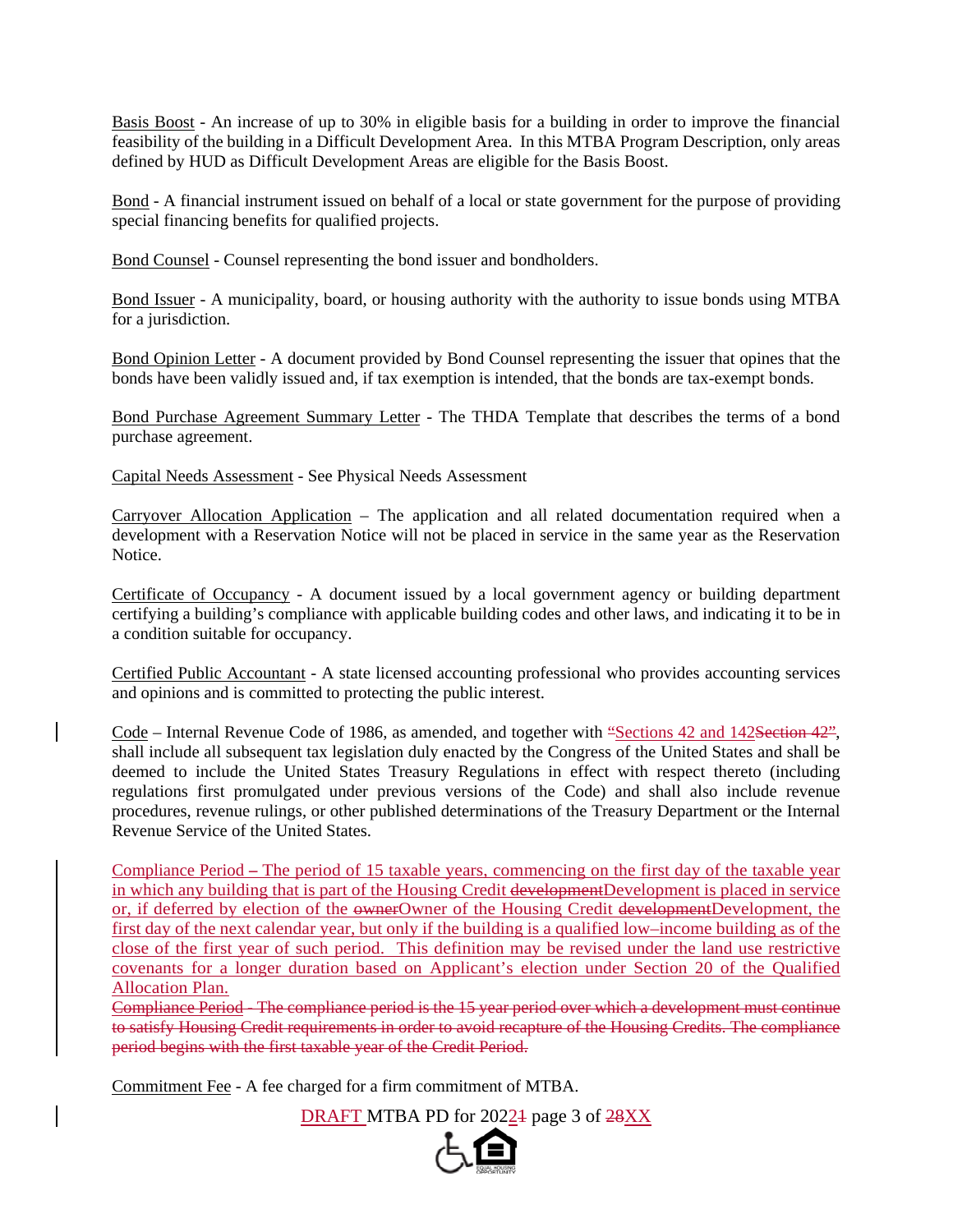Commitment for Permanent Financing - The commitment for long term permanent financing describing all terms and conditions of such financing.

Competitive Housing Credits - Housing Credits that are available for construction or rehabilitation housing activities as allocated through the competitive process described in the QAPQualified Allocation Plan.

Concerted Community Revitalization Plan (CCRP) - A document that assesses the health and potential prosperity of an area through public interaction and assessment of the physical, social and economic health of the citizenry, businesses, infrastructure and built environment in the area. A CCRP must contain all of the following:

- 1. A target area with clearly defined geographic boundaries.
- 2. A defined role for the lead and/or convening organization that will coordinate all other partners' efforts and monitor plan progress.
- 3. A steering committee or coalition that is representative of the community and is charged with guiding the process.
- 4. A survey of current conditions, a needs assessment and/or an asset map that defines community assets upfront and clearly identifies challenges to be addressed. The data should include demographics, economic vitality, and public investment.
- 5. Public meetings and surveys to identify the citizen and business' vision for the neighborhood/target area.
- 6. Minimum elements the plan should address include Housing, Education, Infrastructure and Economic Development.
- 7. Defined outcomes and objectives based both on data and community outreach. Outcomes should be realistic and responsive to the interests of the community.
- 8. A set of strategies to achieve the outcomes.
- 9. A proposed timeline for implementation of strategies.
- 10. Proposed funding for implementation.
- 11. Continued evaluation of progress, allowing periodic assessment of what is working, what is not and where adjustments are needed.
- 12. Approval of the plan from the appropriate local entity

Conversion of Existing Property - See Adaptive Reuse/Conversion

Conditional  $42(m)$  Letter – A letter issued by THDA to applicantsApplicants seeking a determination of 4% Housing Credit in conjunction with uncommitted Multifamily Tax–Exempt Bond Authority. Conditional 42(m) Letter - A letter issued by THDA to applicants seeking Noncompetitive Housing Credits in conjunction with non-committed MTBA.

Consultant - A third-party entity that provides consulting services to MTBA Development Participants. An entity acting in the capacity of Owner, Developer, or General Contractor or which provides technical assistance to the Owner, Developer, or General Contractor is considered a Consultant. Consultants include, but are not limited to, construction management consultants, interior design consultants, relocation specialists, tax credit application consultants, resident certification consultants, HOPE VI consultants, etc. All consulting fees are considered part of the calculation of the maximum allowable Developer fee for each MTBA Development.

Cost Certification - The certification of actual total development Development costs for a development and the amount of Housing Credit eligible basis in the development-Development at the completion of construction for a development.

DRAFT MTBA PD for 20221 page 4 of 28XX

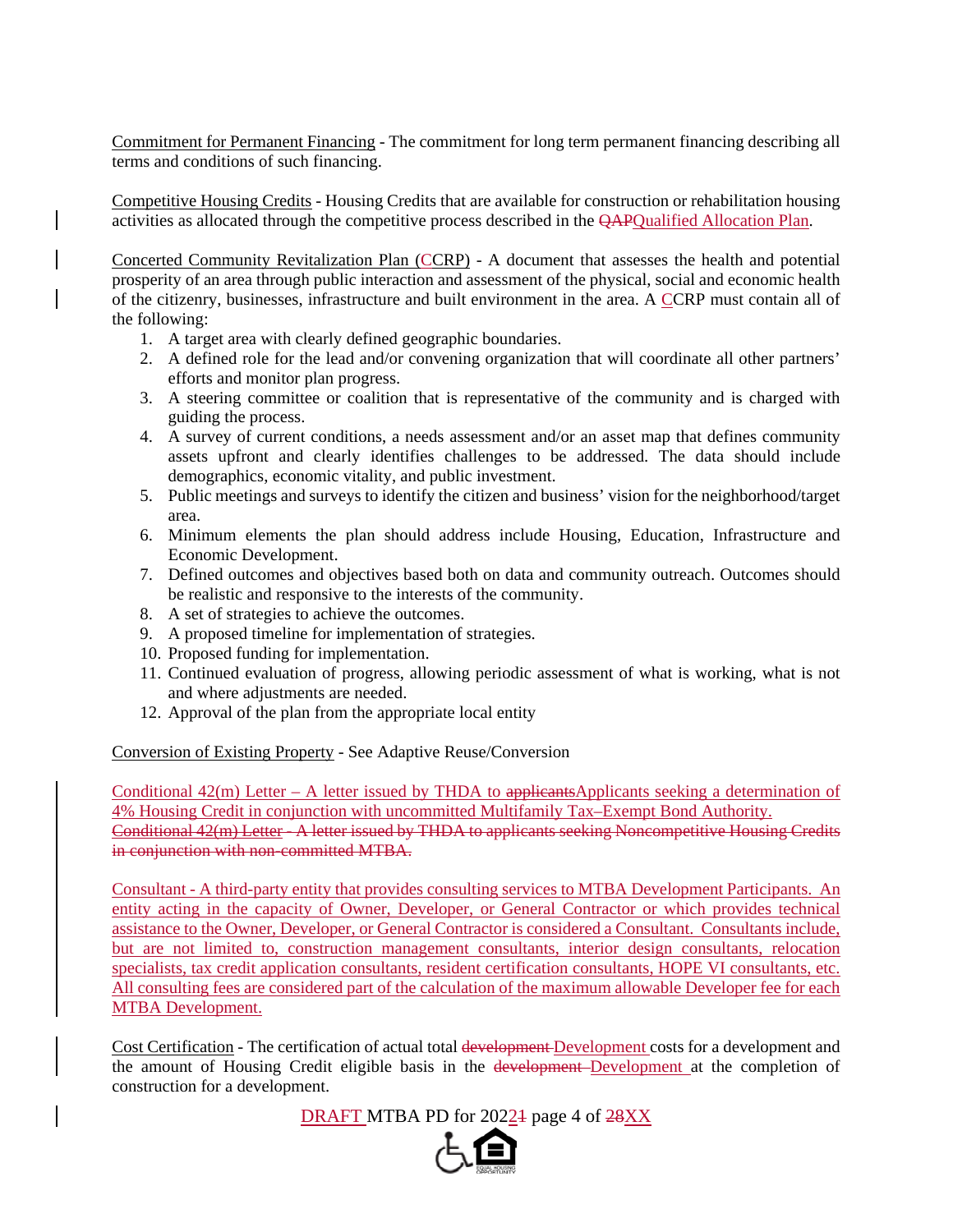Cost of Issuance - Costs associated with the issuance of Private Activity Bonds, capped at 2% in accordance with Code requirements. These costs include costs permitted under the Code and the MTBA Commitment Fee.

Credit Period – The 10–year period over which Housing Credit may be claimed. The Credit Period begins on the first day of the taxable year in which any building that is part of a Housing Credit development Development is placed in service or, if deferred by election of the owner Owner of the Housing Credit developmentDevelopment, the first day of the next calendar year, but only if the building is a qualified low–income building as of the close of the first year of such period.

Developer - The legal entity designated as the Developer in the Application as well as all persons, affiliates of such persons, corporations, partnerships, joint ventures, associations, or other entities that have a direct or indirect ownership interest in the Developer entity. Any entity or individual that receives all or part of the Developer Fee must be designated as a developer. Material participation (through Placed In Service) is required for all developers and for all entities that receive any portion of the Developer Fee.

Development Team - Includes any individual or member of the development team including Governors/Directors, Members and Managers/Officers of the Ownership Entity; Officers, Directors, and Stockholders of the Development Entity and Officers, Directors, and Stockholders of the Property Management Company.

Difficult Development Area (DDA) –Any area designated as such by HUD or as so defined by THDA in  $\text{accordance}$  with Section  $42(d)(5)(B)(v)$ . The list is available here: https://www.huduser.gov/portal/datasets/qct.html.

Difficult Development Area (DDA) **-** Any area designated by the Secretary of Housing and Urban Development as an area that has high construction, land and utility costs relative to area median gross income.

Disability –With respect to an individual, a physical or mental impairment that substantially limits one or more major life activities of such individual; a record of such impairment; or being regarded as having such an impairment. Major life activities include, but are not limited to, caring for oneself, performing manual tasks, seeing, hearing, eating, sleeping, walking, standing, lifting, bending, speaking, breathing, learning, reading, concentrating, thinking, communicating, and working. A major life activity also includes the operation of a major bodily function, including but not limited to, functions of the immune system, normal cell growth, digestive, bowel, bladder, neurological, brain, respiratory, circulatory, endocrine, and reproductive functions. An individual meets the requirement of "being regarded as having such an impairment" if the individual establishes that he or she has been subjected to an action prohibited by law because of an actual or perceived physical or mental impairment whether or not the impairment limits or is perceived to limit a major life activity. An individual will not be regarded as having such an impairment when the impairment is transitory and minor. A transitory impairment is an impairment with an actual or expected duration of 6 months or less. An impairment that is episodic or in remission is a disability if it would substantially limit a major life activity when active. For further definition, please see the Americans with Disabilities Act of 1990, as amended.

Downzoning - An effort to change zoning to reduce permitted density of housing and development.

Elderly – see definition of Older Persons.

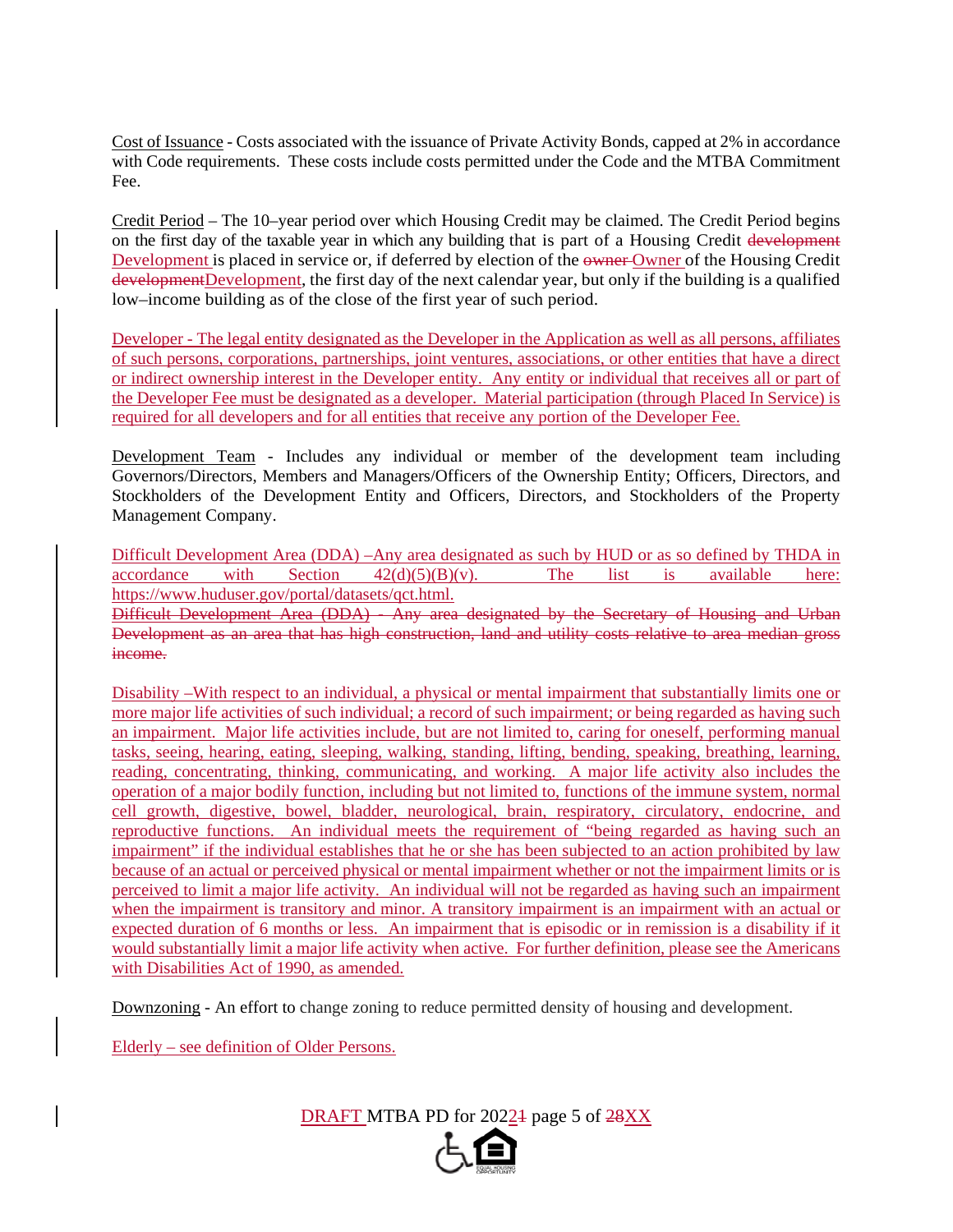ENERGY STAR - Energy efficient designation that must be obtained in order to utilize the Energy Star Utility Allowances published on the THDA website.

Evaluation Notice – A notice provided by THDA to request clarification or additional information related to a requested status report on the development, Final Application, quarterly construction report, or certified property management application; during an on–site inspection of the property during construction, after the buildings are placed in service or during the term of the Extended Use Agreement; or other compliance concern identified by THDA in its sole discretion. Failure to respond to successive Evaluation Notices by the Final deadline allows THDA, in its sole discretion, to return or reject the application, recapture the allocation, or issue an event of noncompliance under the terms of the Extended Use Agreement.

Extended Use Agreement – Also known as the Declaration of Land Use Restrictive Covenants for Low– Income Housing Tax Credits ("LURC")."), is the agreement executed between THDA and Owner. The LURC:

1. Is binding on Owner and all successors of Owner;

 $\overline{\phantom{a}}$ 

- 2. Requires the Housing Credit Development to comply with the requirements of Section 42, the Qualified Allocation Plan, the Application, and THDA;
- 3. Evidences Applicant's federal election and any requirements pursuant to Applicant's scoring elections in the Initial Application;
- 4. Requires that the applicable fraction for each building for each taxable year during the term of the LURC will not be less than the applicable fraction specified the LURC;
- 5. Prohibits the eviction or termination of the tenancy (except for good cause) of an existing low– income resident or any increase in the gross rent with respect to a low–income unit that is not otherwise permitted;
- 6. Allows individuals who meet the income limitation applicable to the building (whether prospective, present, or former occupants of the building) the right to enforce in any State court the rights under (1) and (2) above;
- 7. Prohibits the disposition to any person of any portion of the building to which the LURC applies, unless all of the building to which the LURC applies is disposed of to such person;
- 8. Prohibits the refusal to lease to a holder of a voucher or certificate of eligibility under Section 8 of the United States Housing Act of 1937 because of the status of the prospective resident as such a holder;
- 9. Is recorded in the real property records of the county in which the Housing Credit Development is located as a restrictive covenant running with the land; and
- 10. Commences on the first day of the Compliance Period for a term of at least thirty (30) years (the "Extended Use Period").

Extended Use Agreement – Also known as the Declaration of Land Use Restrictive Covenants for Low– Income Housing Tax Credits ("LURC"). The LURC evidences choices made by an applicant for points and:

- 1. Requires that the applicable fraction for each building for each taxable year during the term of the LURC will not be less than the applicable fraction specified in such agreement;
- 2. Prohibits the eviction or termination of the tenancy (except for good cause) of an existing low– income resident or any increase in the gross rent with respect to a low–income unit that is not otherwise permitted;
- 3. Allows individuals who meet the income limitation applicable to the building (whether prospective, present, or former occupation of the building) the right to enforce in any State court the rights under  $(1)$  and  $(2)$  above;
- 4. Prohibits the disposition to any person of any portion of the building to which the LURC applies, unless all of the building to which the LURC applies is disposed of to such person;

DRAFT MTBA PD for 2022<sup>1</sup> page 6 of 28XX

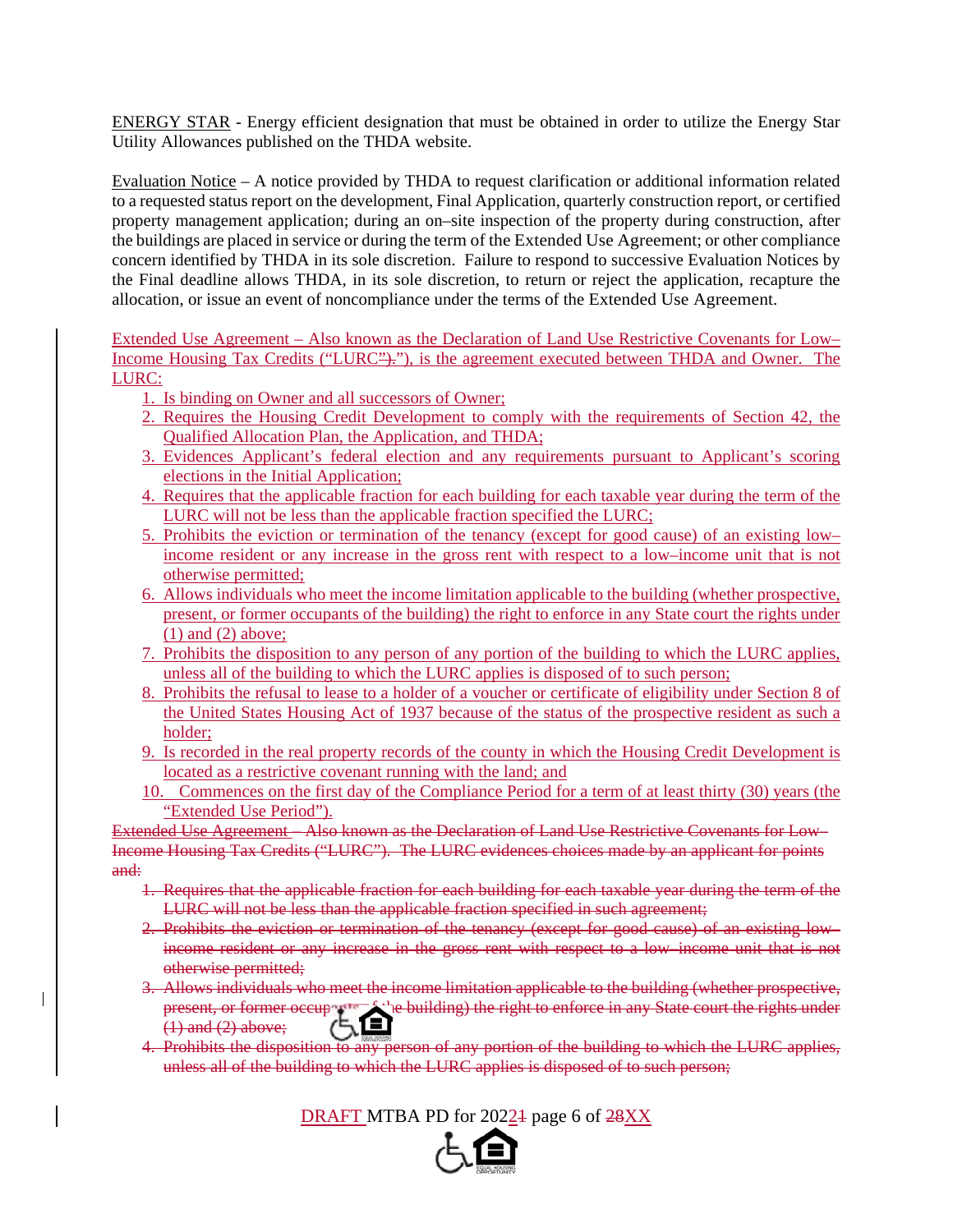- 5. Prohibits the refusal to lease to a holder of a voucher or certificate of eligibility under Section 8 of the United States Housing Act of 1937 because of the status of the prospective resident as such a holder;
- 6. Is binding on all successors of the owner of a Housing Credit development;
- 7. Is recorded in the real property records of the county in which the Housing Credit development is located as a restrictive covenant running with the land; and
- 8. Commences on the first day of the Compliance Period for a term of at least thirty (30) years.

Existing Multifamily Housing - A multifamily development that will preserve affordable housing units that are rent and income restricted or, through rehabilitation of units that were not previously affordable, create affordable housing units. Initial Applications proposing developments that combine Existing Multifamily Housing and new construction will be evaluated and reviewed as Existing Multifamily Housing.

Federal Election - For purposes of MTBA; the federal election is the minimum set-aside requirement found under Section 142(d) of the Code; where a certain percentage of the units are designed low income and must be qualified by households earning no more than the associated income limit. For purposes of Noncompetitive Housing Credits; the federal election or test is the minimum set-aside requirement found under Section  $42(g)(1)$  of the Code; where a certain percentage of the units are designed low income and must be qualified by households earning no more than the associated income limit. In the MTBA Program Description; applicants will be held to the federal election required for Noncompetitive Housing Credits.

Final Application – The application and all related documentation required when a Housing Credit Development is to be placed in service and for which IRS Forms 8609 are sought.

Firm  $42(m)$  Letter – A letter issued by THDA to applicantsApplicants seeking a determination of  $4\%$ Housing Credit in conjunction with a commitment of Multifamily Tax–Exempt Bond Authority. Firm 42(m) Letter - A letter issued by THDA to applicants seeking Noncompetitive Housing Credits in conjunction with a commitment of Multifamily Tax-Exempt Bond Authority.

Grand Divisions – the East, Middle, and West Grand Divisions of Tennessee as described in Tennessee Code Annotated Title 4, Chapter 1, Part 2

Hard Cost - Costs that include expenses directly related to the physical construction of a building such as construction materials and construction labor.

Housing Credit – Low-Income Housing Credit as described in Section 42 of the Code. Housing Credit - Competitive Housing Credits and Noncompetitive Housing Credits

Housing Credit Development – the proposed or existing rental housing development for which Housing Credit has been applied for or allocated.

Housing for Older Persons – Housing (i) intended for, and solely occupied by, persons age 62 or older; or (ii) intended and operated for occupancy by at least one person age 55 years or older per unit, or (iii) provided for under any state or federal program that HUD has determined is specifically designed and operated to assist older persons (as defined in the state or federal program).

HUD - The United States Department of Housing and Urban Development.

Incentive Fee - A potentially refundable fee charged to improve the performanceprovide an incentive to of issuing issue and closing close the sale of MTBA.

DRAFT MTBA PD for 2022<sup>1</sup> page 7 of 28XX

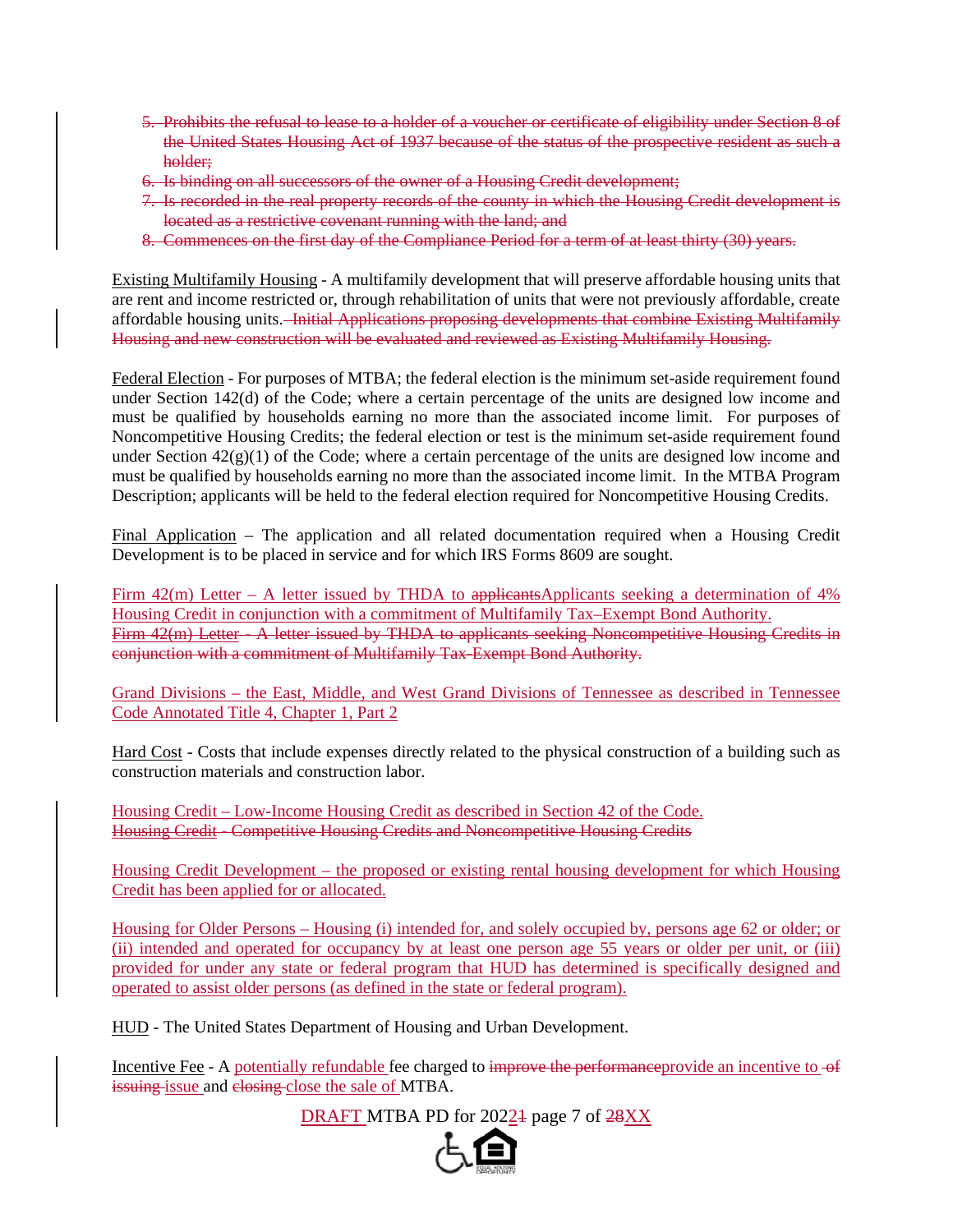Inducement Resolution – A resolution of the local issuing entity authorizing issuance of tax-exempt bonds by the local issuing entity to finance the proposed development.

Initial Application – The application submitted by an Applicant seeking an allocation of Housing Credit, including, without limitation, all information and documents entered into THOMAS. Initial Application - The application submitted in THOMAS for a commitment of MTBA and an allocation of Noncompetitive Housing Credits for a qualified development.

IRS – Internal Revenue Service.

Issuer Certification – A certificate provided by a local issuer certifying willingness to issue tax-exempt bonds to finance a proposed development in a form and with substance as shown on the THOMAS Documents Page.

Local Government Notification - Following receipt of Initial Applications, THDA will notify the chief executive officer (or the equivalent) of the local government in whose jurisdiction a development proposed in an Initial Application is to be located. Such individual will have an opportunity to comment on the development proposed in the Initial Application to be located in the jurisdiction, as required by Section  $42(m)(1)(A)(ii)$ .

Market Study - An analysis of the market conditions of supply, demand and pricing for a specific property type in specific areas.

Modifications - Changes to location buildings, units, square footage, scoring items, etc. that determine eligibility for a commitment of MTBA and an allocation of Noncompetitive Housing Credits.

MTBA – Multifamily Tax–Exempt Bond Authority.

No Further Monitoring Status – Housing Credit Developments that are outside of the Section 42 defined Compliance Period that have failed to respond to and/or cure notices for monitoring reviews, non-submittal of annual compliance reports, and noncompliance with program requirements for 180 days from the date THDA provides the notice of noncompliance. Ineligibility will continue until the noncompliance is cured or the LURC expires.

Noncompetitive Housing Credits – 4% Housing Credits made available to qualified developments, subject to the requirements of this MTBA Program Description, when 50% or more of the aggregate basis of the building and the land on which the building is located is financed with tax-exempt bonds using MTBA.

Non-THDA Sources of Funds – sources of funding not related to deferred developer fee, owner capital contributions, or any THDA program. Examples of Non-THDA Sources of Funds include, without limitation, grants from local trust funds, grants from philanthropic foundations, and PILOT commitments from local government.

Owner - The single purpose legal entity (e.g. Corporation, Limited Partnership, Limited Liability Partnership) holding title to the Site.

PHA – A public housing authority created under the Housing Authorities Law, Tennessee Code Annotated Section 13–20–101, et seq.

DRAFT MTBA PD for 20221 page 8 of 28XX

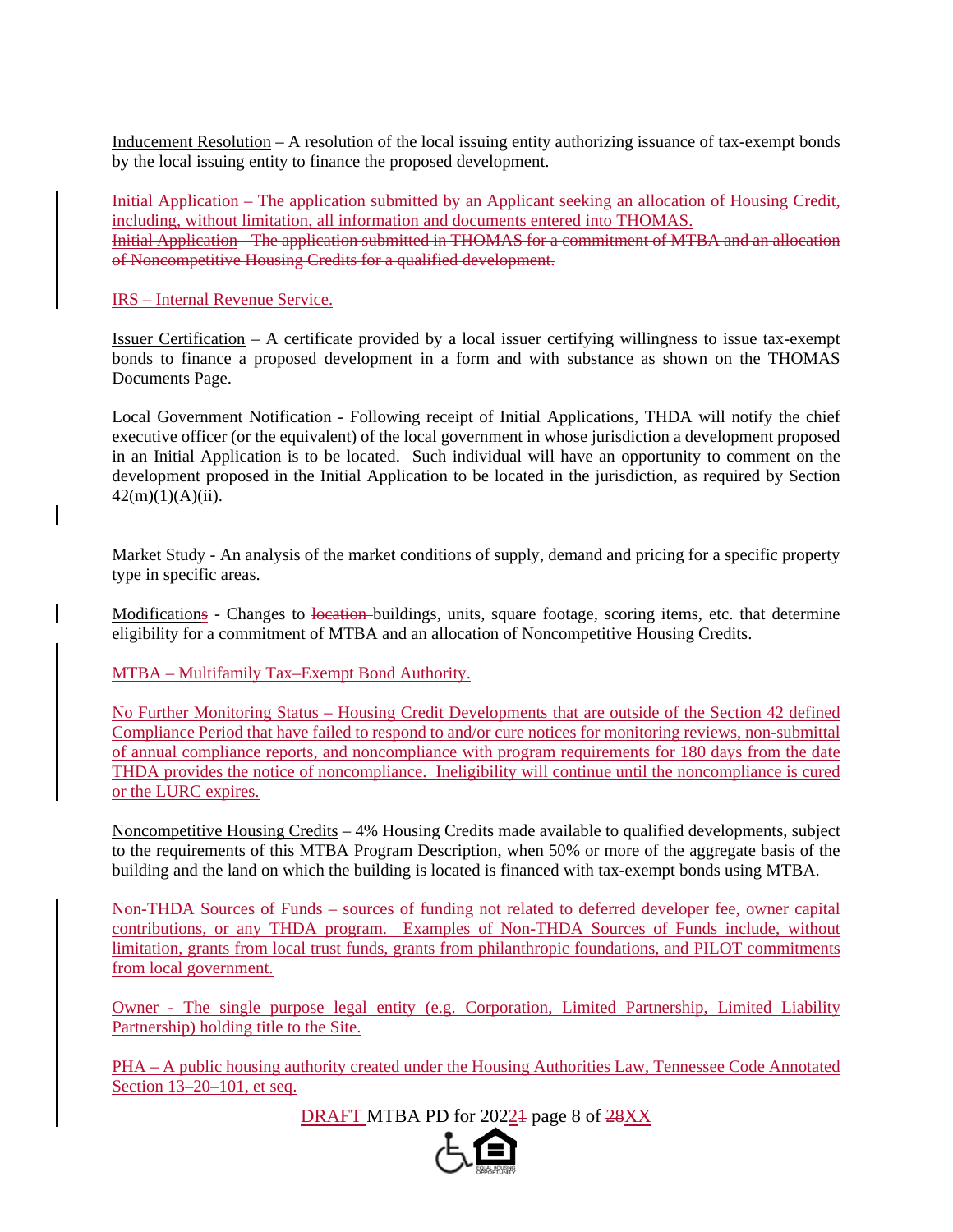Physical Needs Assessment – A report prepared by licensed third party provider which contains detailed information about physical needs, deficiencies (including major systems, life safety, and ADA needs) and the capital needs requirements of existing buildings, including a detailed work plan showing all necessary and contemplated improvements and projected costs.

Physical Needs Assessment - A detailed work plan showing all necessary and contemplated improvements and the projected costs associated with rehabilitation Existing Multifamily Housing.

Private Activity Bond - Tax-exempt bonds issued by or on behalf of local or state government for the purpose of providing financing for qualified projects.

Property Control - Documentation submitted in conjunction with the Initial Application that demonstrates control of the property on which the development proposed in the Initial Application is to be located.

Qualified Allocation Plan (QAP) – The document prepared pursuant to Section 42(m) of the Code that details THDA's priorities, process, and requirements regarding the Housing Credit program. Qualified Allocation Plan (QAP) - The Low-Income Housing Credit 2021 Qualified Allocation Plan approved by the THDA Board of Directors on July 28, 2020, as amended.

Qualified Census Tract (QCT) - Any census tract identified by the Secretary of Housing and Urban Development for the most recent year for which census data are available on household income in such tract. The list is available here: https://www.huduser.gov/portal/datasets/qct.html.

Qualified Low Income Buildings - Any building that is part of a Qualified Residential Rental Project at all times during the period which runs from the first day of the Compliance Period and ends on the last day of the Compliance Period.

Qualified Low Income Development - See Qualified Low Income Project

Qualified Low Income Project - Any residential rental property if the project meets the requirements of Section 42 of the Code.

Qualified Low Income Units - Any unit that is occupied by a qualified low income household and is part of a low income housing project at all times during the period that runs from the first day of the Compliance Period and ends on the last day of the Compliance Period.

Qualified Nonprofit Organization - An organization that is described in Section 501(c)(3) or (4) of the Code that is exempt from tax under Section  $501(a)$  of the Code, and that meets the requirements contained in Section 7 of the QAP.

Qualified Residential Rental Projects - As required by Section 142, any residential rental property that meets the Federal Election Test at all times during the Qualified Project Period.

Qualified Project Period - As required by Section 142, the period beginning on the first day on which 10% of the residential units in the project are occupied and ending on the latest of;

- 1. The date that is 15 years after the date on which 50% of the residential units in the project are occupied,
- 2. The first day on which no tax exempt private activity bond issued with respect to the project is outstanding, or

DRAFT MTBA PD for 20224 page 9 of 28XX

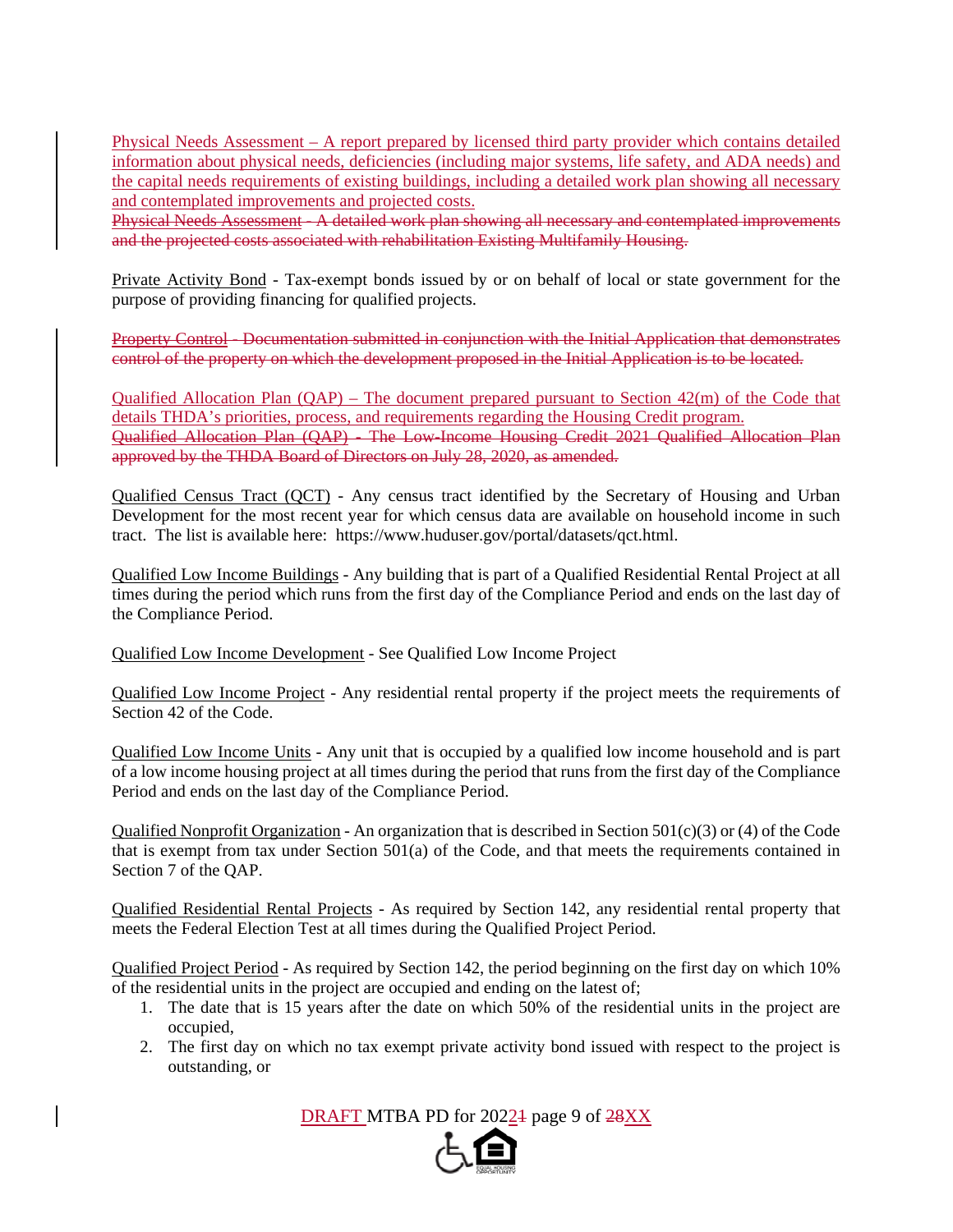3. The date on which any assistance provided with respect to the project under Section 8 of the United States Housing Act of 1937 terminates.

Related Parties – In relation to the Initial Application, any subsequent application or any request for a Modification, related parties include, the Applicant, developer, Owner, entities with commonality of one or more persons with those listed in the Ownership Entity Breakdown, entities with commonality of one or more persons with those listed in the Developer Entity Breakdown, and any of the following:

- a. Any person or entity who has a right to (i) replace the developer, (ii) act as co–developer, (iii) replace any individuals or entities who comprise a developer or co–developer, or (iv) otherwise direct the activities of the developer will be considered a developer for purposes of applying this limit.
- b. Any person or entity who has a right to (i) replace the general partner of the Owner or Applicant, (ii) act as co–general partner of the Owner or Applicant, (iii) replace any individuals or entities who comprise a general partner or co–general partner of the Owner or Applicant, or (iv) otherwise direct the activities of the general partner of the Owner or Applicant will be considered an Owner or Applicant, as the case may be, for purposes of applying this limit.
- c. Any person or entity who has a right to (i) replace the controlling stockholder of the Owner or Applicant, (ii) act as controlling stockholder of Owner or Applicant, (iii) replace any individuals or entities who comprise a controlling stockholder of the Owner or Applicant, or (iv) otherwise direct the activities of the controlling stockholder of the Owner or Applicant will be considered an Owner or Applicant, as the case may be, for purposes of applying this limit.
- d. Any person or entity who has a right to (i) replace the managing member of the Owner or Applicant, (ii) act as co–managing member of the Owner or Applicant, (iii) replace any individuals or entities who comprise a managing member or co–managing member of the Owner or Applicant, or (iv) otherwise direct the activities of the managing member of the Owner or Applicant will be considered an Owner or Applicant, as the case may be, for purposes of applying this limit.
- e. Any person who is a signatory or guarantor of construction financing documents, permanent financing documents, and/or equity syndication documents.
- f. This limit will also apply to any person or entity that is related to any person or entity specified above.

Related Parties - In relation to the Initial Application, any subsequent application or any request for a Modification, related parties include, the applicant, developer, owner, entities with commonality of one or more persons with those listed in the Ownership Entity Breakdown, entities with commonality of one or more persons with those listed in the Developer Entity Breakdown, and any of the following:

- 1. Any person or entity who has a right to (i) replace the developer, (ii) act as co-developer, (iii) replace any individuals or entities who comprise a developer or co-developer, or (iv) otherwise direct the activities of the developer will be considered a developer for purposes of applying this limit.
- 2. Any person or entity who has a right to  $(i)$  replace the general partner of the owner or applicant,  $(ii)$ act as co-general partner of the owner or applicant, (iii) replace any individuals or entities who comprise a general partner or co-general partner of the owner or applicant, or (iv) otherwise direct the activities of the general partner of the owner or applicant will be considered an owner or applicant, as the case may be, for purposes of applying this limit.
- 3. Any person or entity who has a right to (i) replace the controlling stockholder of the owner or applicant, (ii) act as controlling stockholder of owner or applicant, (iii) replace any individuals or entities who comprise a controlling stockholder of the owner or applicant, or (iv) otherwise direct the activities of the controlling stockholder of the owner or applicant will be considered an owner or applicant, as the case may be, for purposes of applying this limit.
- 4. Any person or entity who has a right to (i) replace the managing member of the owner or applicant, (ii) act as co-managing member of the owner or applicant, (iii) replace any individuals or entities

DRAFT MTBA PD for 20224 page 10 of  $28XX$ 

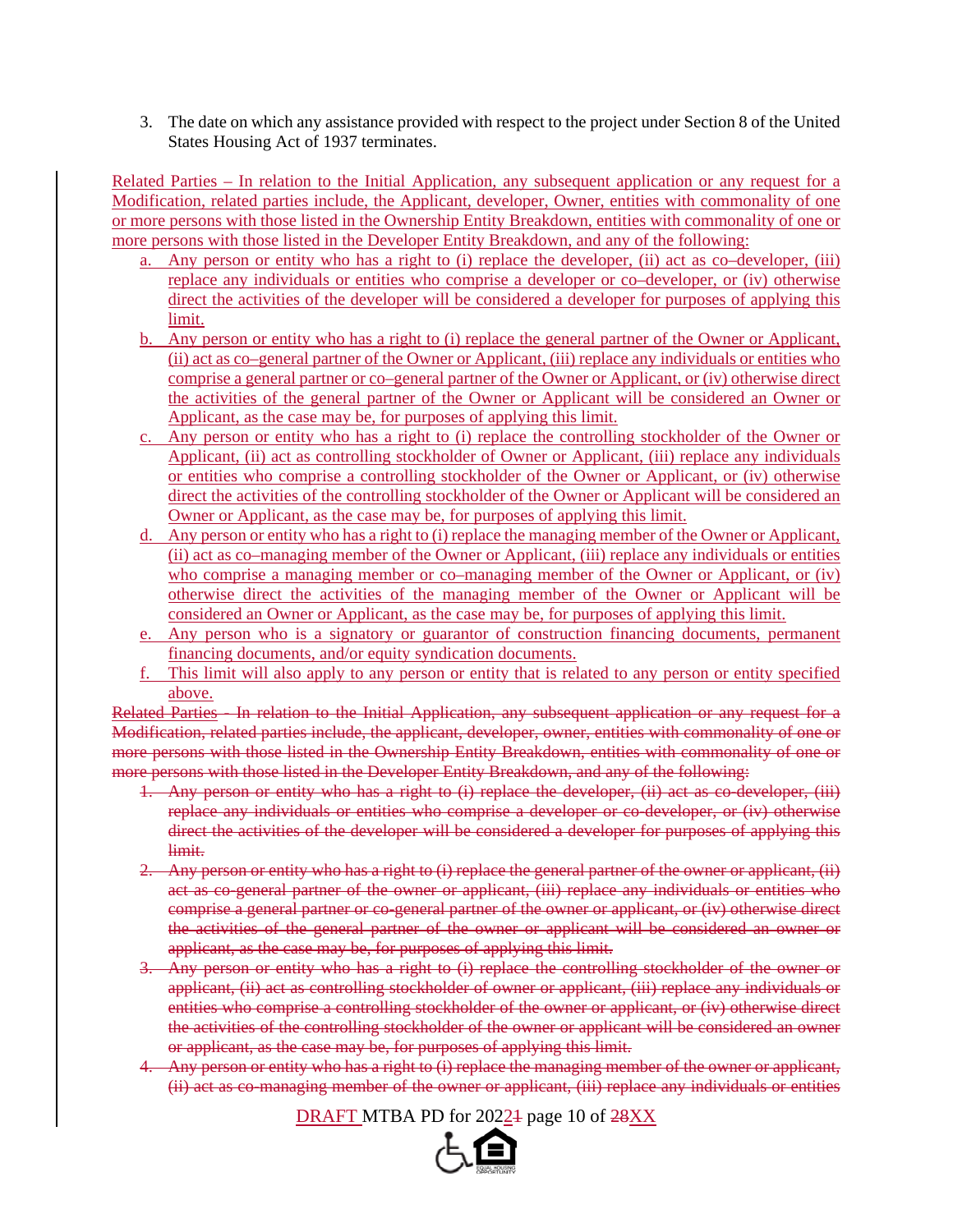who comprise a managing member or co-managing member of the owner or applicant, or  $(iv)$ otherwise direct the activities of the managing member of the owner or applicant will be considered an owner or applicant, as the case may be, for purposes of applying this limit.

- 5. Any person who is a signatory or guarantor of construction financing documents, permanent financing documents, and/or equity syndication documents.
- 6. This limit will also apply to any person or entity that is related to any person or entity specified above.

Rural - Counties identified as rural on the THOMAS Documents Page.

Section 42 – Section 42 of the Code, as amended, together with all subsequent legislation duly enacted by the Congress of the United States affecting Section 42, all United States Treasury Regulations in effect with respect thereto (including regulations first promulgated under previous versions of the Code) and all revenue procedures, revenue rulings, or other published determinations of the Treasury Department or the Internal Revenue Service of the United States applicable to Section 42.

Significant Adverse Event (SAE) – An occurrence of noncompliance (curable or incurable), program fraud or misrepresentation, or an act that adversely conflicts with THDA's mission as described in Section 6 of the QAP.

Site – A parcel of land on which the MTBA Development will be developed, described by a unique legal description.

Special Housing Needs – Housing needs served by housing that has been constructed or rehabilitated with special features (e.g. location, design, layout, or on–site services) to help people live at the highest level of independence in the community. For example, the unit may be adapted to accommodate special physical or medical needs; or provide on–site services such as staff support for older persons, individuals with mental health issues, developmental, or other social needs.

Supportive Services – Furnished through a contract with supportive service providers to provide Supportive Services, appropriate for a particular special needs population, under a planned program of services. In the case of persons with disabilities or housing for older persons, such services may be designed to enable residents of a Housing Credit Development to remain independent and avoid placement in a hospital, nursing home, or intermediate-care facility.

Supportive Services for Older Persons – Must include at least two of the following services: social and recreational programs, continuing education, information and counseling, recreation, homemaker, outside maintenance and referral services, an accessible physical environment, emergency and preventive health care programs, congregate dining facilities, or transportation to facilitate access to social services and facilities available to them.

Special Housing Needs – Housing for a Person with Disabilities that has been constructed or rehabilitated with special features (e.g. location, design, layout, or on-site services) to help a Person with Disabilities live at the highest level of independence in the community. For example, the unit may be adapted to accommodate special physical or medical needs; or provide on-site services such as staff support for the elderly, individuals with mental health issues, developmental, or other social needs.

Supportive Service - Any service provided under a planned program of services designed to enable residents of Housing Credit developments to remain independent and avoid placement in a hospital, nursing home or intermediate care facility.

DRAFT MTBA PD for 2022<sup>1</sup> page 11 of 28XX

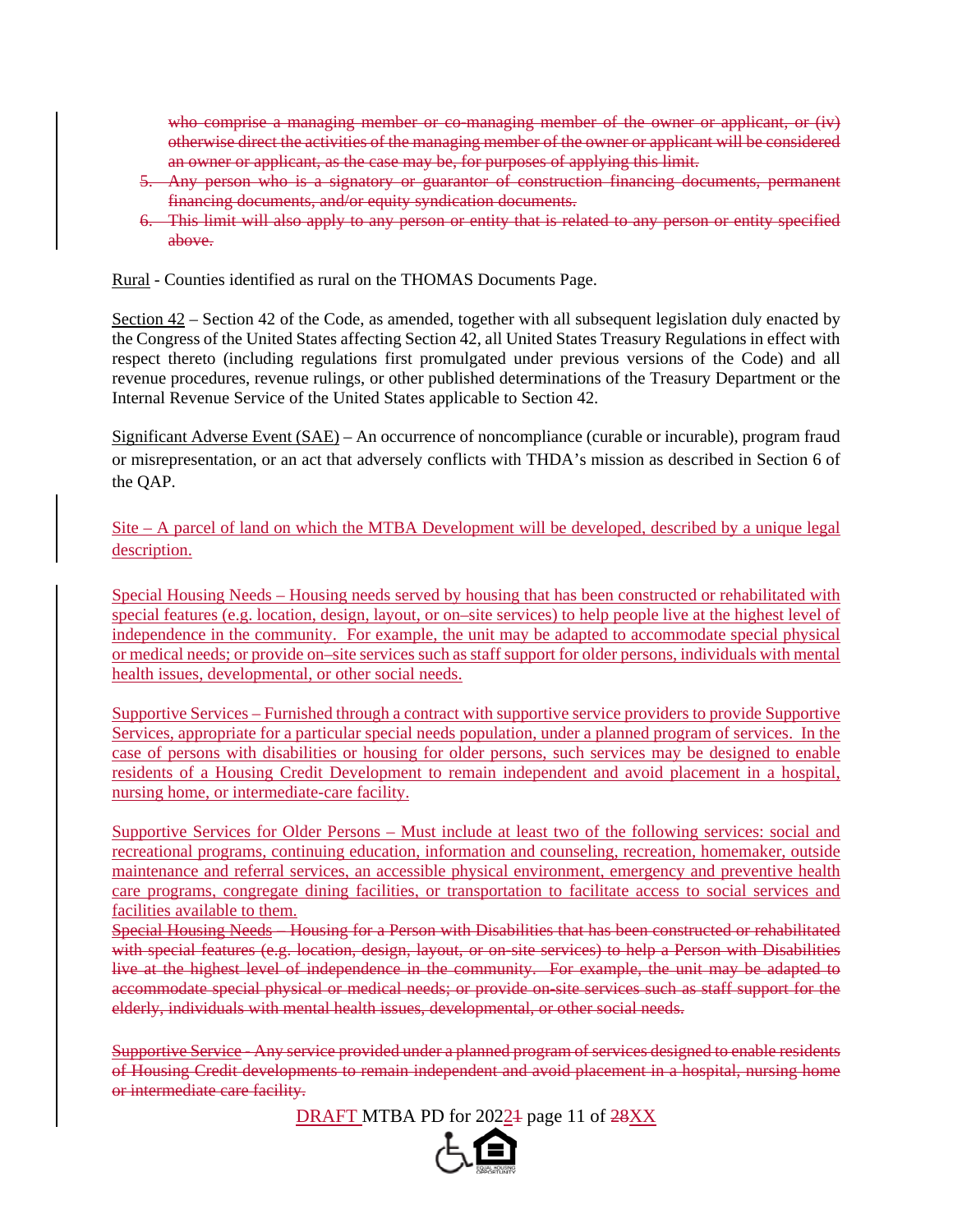Suburban - Counties identified as suburban on the THOMAS Documents Page.

Tennessee Growth Policy Act – Tennessee Code Annotated Section 6-68-101 et seq. that requires growth plans approved by the Tennessee Advisory Commission on Intergovernmental Relations. Information available here: https://www.tn.gov/tacir/tennessee-county-growth-plans.html.

TEFRA Hearing - The public hearing required by the Tax Equity and Fiscal Responsibility Act of 1982 (TEFRA).

THOMAS Documents Page - A webpage with necessary forms, templates, guidance, calendar, and links that are utilized through all application submission cycles. The THOMAS Documents Page is incorporated into this MTBA Program Description by this reference as if set forth in this MTBA Program Description verbatim.

THOMAS - The Tennessee Housing Online Management and Application System for all applications involving Housing Credits.

THOMAS User Manual - THDA provided document that gives guidance on the registration and application submission cycles in the THOMAS System. The THOMAS User Manual is incorporated into this QAP by this reference as if set forth in this QAP verbatim.

Total Development Cost - The total of actual costs associated with new construction or rehabilitation development activities, as determined to be reasonable by THDA, in its sole discretion.

Visitability - Design requirements implementing features that make a home accessible, visitable and convenient for everyone. MTBA developments are required to meet Visitability design requirements when the proposed development includes single family units, duplexes, triplexes and townhomes. To meet Visitability design requirements the proposed development must include:

- 1. Easy Access with a step free entrance of not more than  $\frac{1}{2}$  inch from a driveway, sidewalk or other firm surface into the main floor of the home, and;
- 2. Easy Passage throughout the home with an exterior door that provides a minimum of 32 inches of clear passage (36 inches is preferable) from the step free entrance. All interior passage doorways on the main floor also provide a minimum of 32 inches of clear passage, and;
- 3. Easy Use with a main floor that includes a kitchen, some entertainment area, at least one (1) bedroom and one (1) full bathroom. The full bathroom will provide at least 30 inches by 48 inches of maneuvering space that allows easy access to the sink, commode and shower or tub.

Uniform Physical Conditional Standards (UPCS) - The HUD requirements that govern the physical condition of Housing Credit developmentsDevelopments.

Urban - Counties identified as urban on the THOMAS Documents Page.

Urbanicity - The quality or fact of (an area) being urban. The degree to which a given geographical area is urban. Urbanicity designations can be found on the THOMAS Documents Page.

USDA Rural Development - The United States Department of Agriculture's Rural Development housing programs.

DRAFT MTBA PD for 20224 page 12 of  $28XX$ 

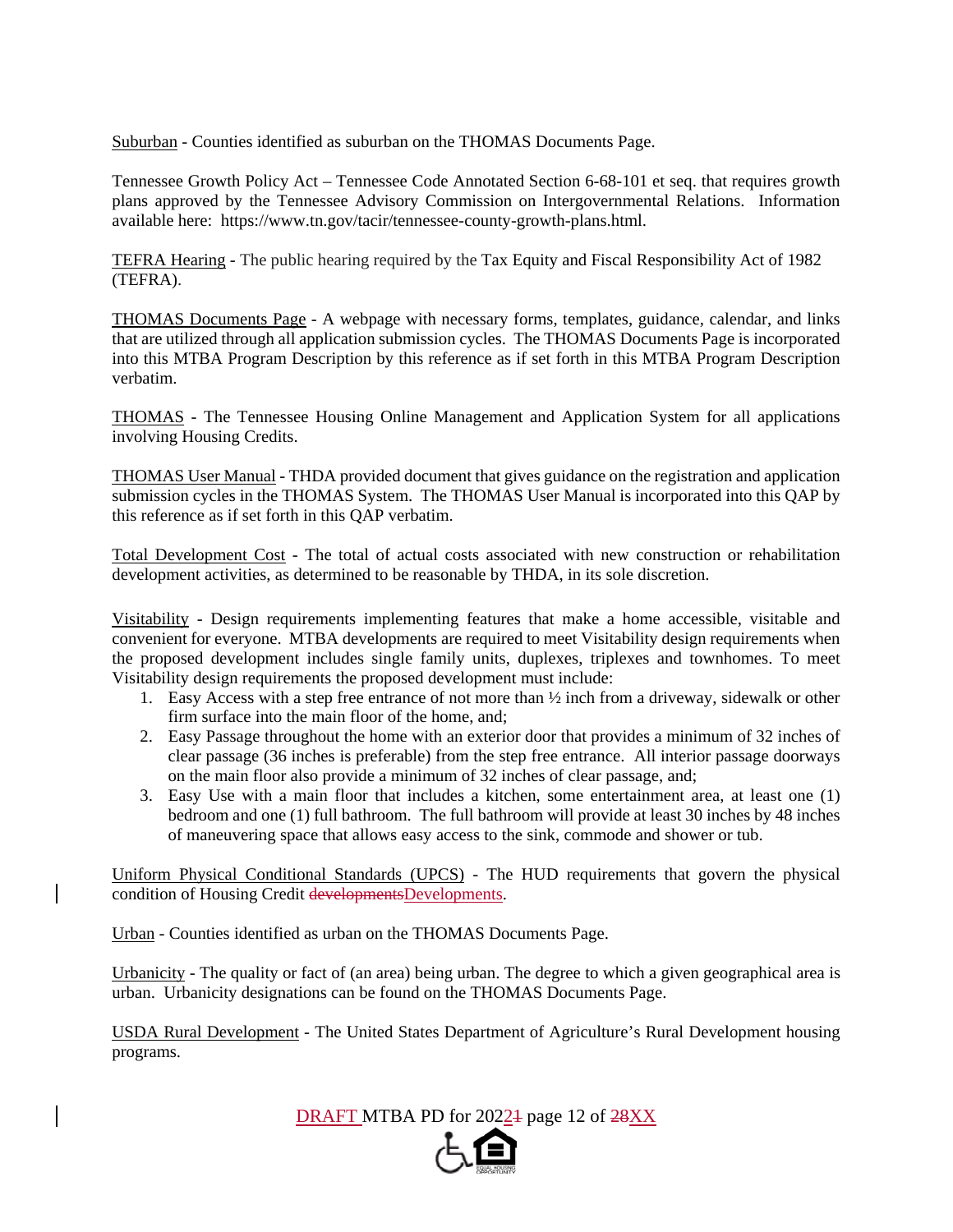Zoning - Written documentation from the appropriate local government authority demonstrating that current zoning and other local land use regulations permit the development as proposed or that no such regulations currently apply to the proposed development in an application for a commitment of MTBA and an allocation of Noncompetitive Housing Credits.

DRAFT MTBA PD for 2022<sup>1</sup> page 13 of 28XX

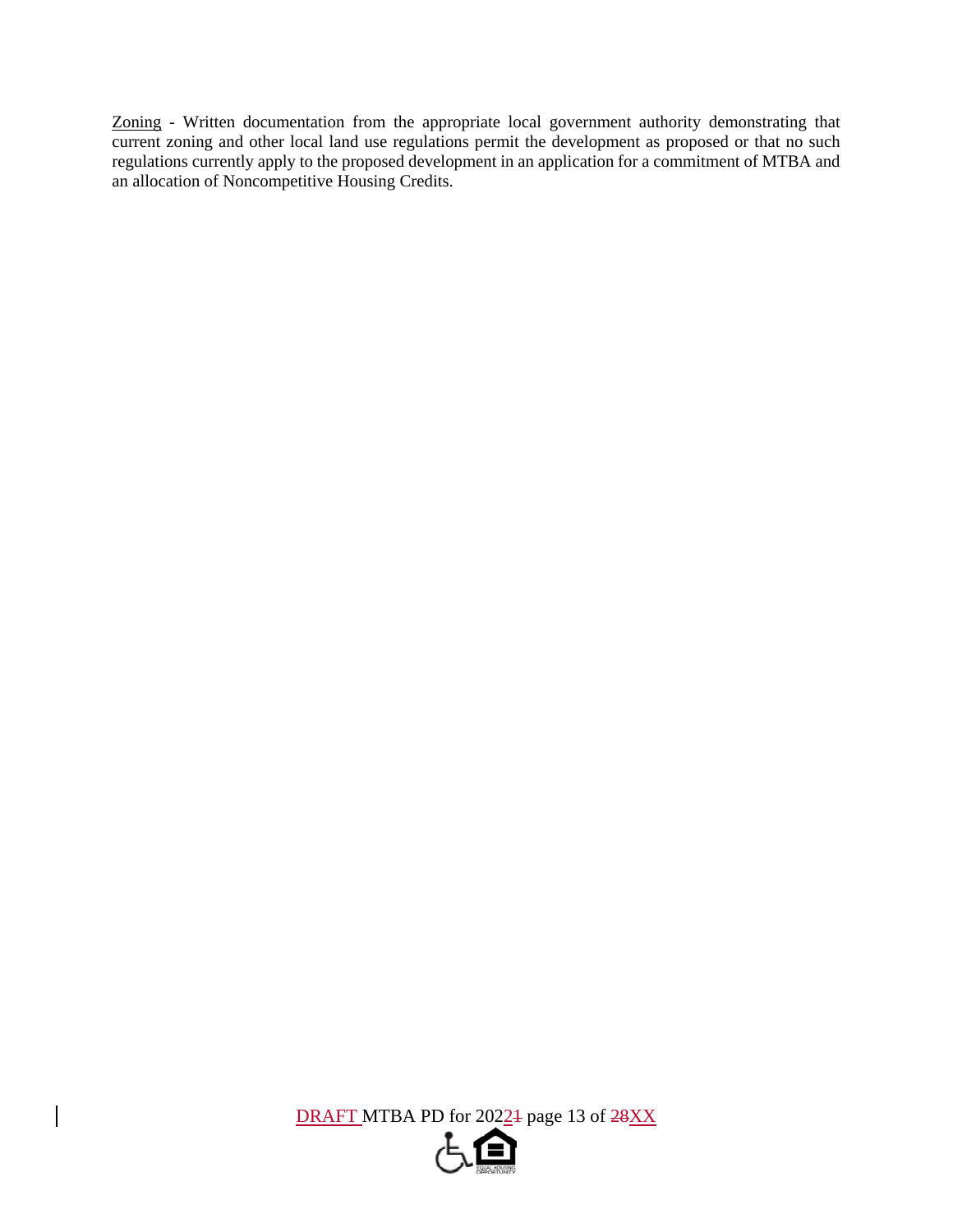## **Section 3: Program Eligibility**

#### **A. Use of MTBA**

Applicants applying for MTBA must demonstrate that a minimum of 50% of the outstanding principal amount of tax-exempt bonds originally issued using an award of MTBA will remain outstanding as of the placed in service date for the development. On the placed in service date, the outstanding principal amount of tax-exempt bonds originally issued using an award of MTBA must meet the requirements of Section 42(h)(4). Either Bond Counsel or a Certified Public Accountant licensed in Tennessee must certify to THDA that this financing requirement is met.

Recipients of a MTBA Firm Commitment Letter must close, issue and sell bonds no later than 11:59 PM Central Time on the closing deadline specified in the MTBA Firm Commitment Letter and must meet all federal tax requirements for Private Activity Bonds.

#### **B. Eligible Developments**

- 1. The proposed development must be:
	- a. New construction of multifamily housing;
	- b. Adaptive Reuse/Conversion of an existing property not currently being used for housing; or
	- c. Acquisition and rehabilitation of Existing Multifamily Housing.
- 2. The proposed development must meet the following requirements:
	- a. Be a Qualified Low Income Development, containing Qualified Low Income Buildings and Qualified Low Income Units.
	- b. Comply with the Fair Housing Act design and construction requirements for units that are considered "covered multifamily dwellings" designed and constructed for "for first occupancy" after March 13, 1991, using one of HUD's recognized safe harbors.
	- c. Comply with the Americans with Disabilities Act (ADA), as applicable.
	- d. Comply with all applicable local building codes or State adopted building codes in the absence of local building codes.
	- e. Certification from the design architect will be required following the issuance of the MTBA Firm Commitment Letter. Confirmation from the supervising architect will be required prior to any refund of the Incentive Fee as described in Section  $\frac{1011}{100}$ .
- 3. All applicants must waive the ability to participate in the qualified contract request process as described in THDA's Qualified Contract Process Guidelines, as may be amended (available here: https://thda.org/pdf/06.01.20-QUALIFIED-CONTRACT-GUIDELINES-REVISED-FOR-VENDOR-NEEDS.pdf)..
- 4. Initial Applications proposing new construction or Adaptive Reuse/Conversation must include the following:
	- a. Written documentation from the appropriate local governmental authority demonstrating that current Zoning and other local land use regulations permit the development as proposed or that no such regulations currently apply to the proposed development at the time of Initial Application; and
	- b. Documentation that developments proposing single family units, duplexes, or triplexes meet Visitability design requirements. An architect's certification will be required at Final Application prior to the issuance of IRS Form 8609(s) and prior to any refund of the Incentive Fee as described in Section  $\frac{1011}{100}$ .

DRAFT MTBA PD for 20224 page 14 of  $28XX$ 

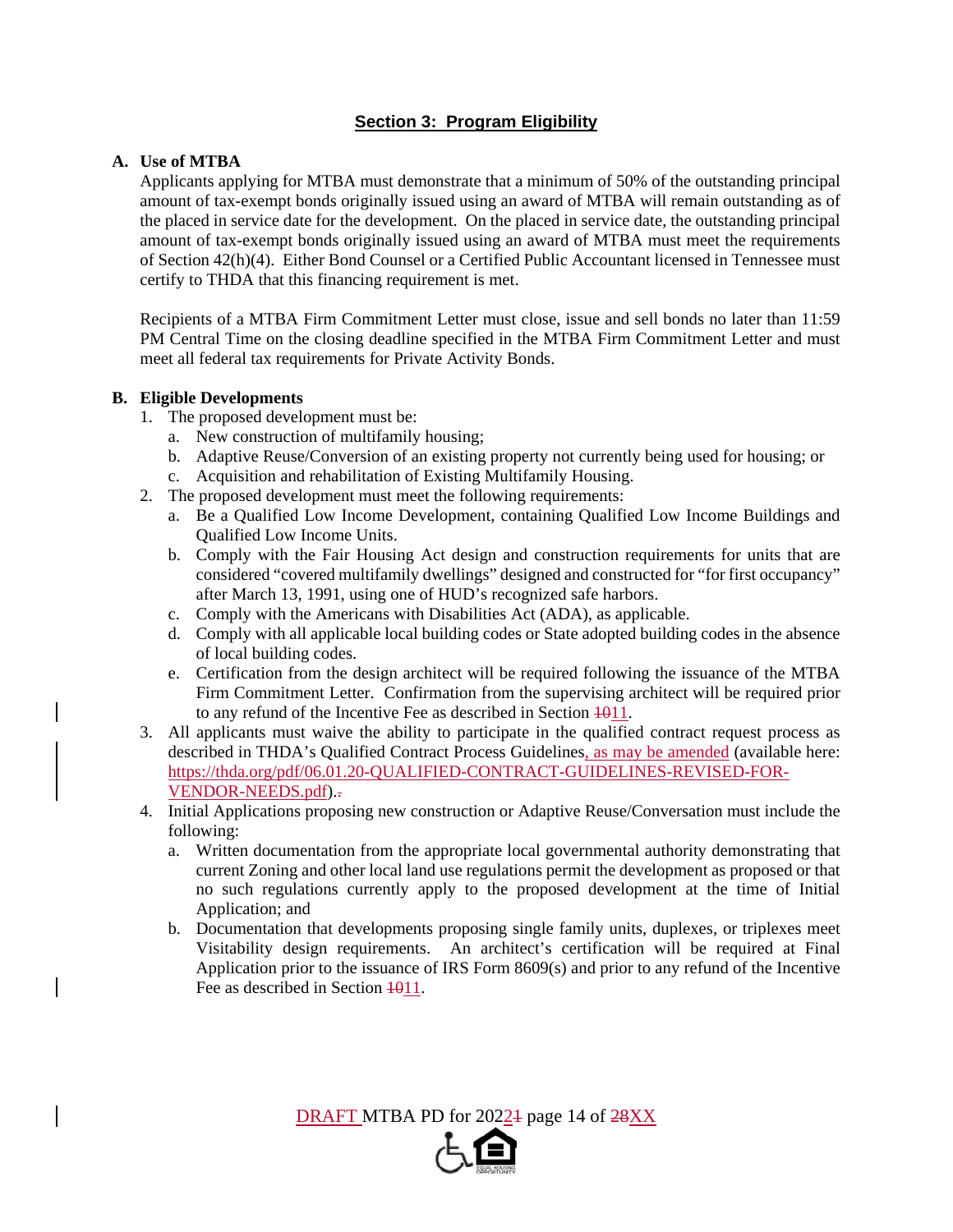#### **C. Eligibility Documentation**

An Initial Application shall include each of the following:

- 1. A Market Study performed by an independent third party in compliance with the Market Study guidelines Guidelines shown on the THOMAS Documents Page.
- 2. An Appraisal of the land and buildings performed by an independent third party in compliance with the Appraisal guidelines shown on the THOMAS Documents Page.
- 3. A Physical Needs Assessment of the proposed rehabilitation activities proposed for an Existing Multifamily Development performed by an independent third party in compliance with the Physical Needs Assessment guidelines shown on the THOMAS Documents Page.
- 4. A Statement of Application and Certification from the ownership entity in the form and with the substance as shown on the THOMAS Documents Page.
- 5. A Bond Purchase Agreement Summary Letter fully executed by the bond purchaser in the form and with the substance as shown on the THOMAS Documents Page.
- 6. A Bond Opinion Letter provided by Bond Counsel certifying that the cost of issuance will be no more than 2% of the original outstanding principal amount of tax-exempt bonds sold to finance the proposed development in a form and with substance as shown on the THOMAS Documents Page.
- 7. An Issuer Certification.

 $\overline{a}$ 

- 8. An Inducement Resolution reflecting a MTBA amount no less than the MTBA amount requested in the Initial Application.
- 9. Evidence of the TEFRA Hearing.

#### **D. Eligible Development Team Members**

THDA prefers Development Teams who have successful Tennessee MTBA and/or Housing Credit experience. Successful Tennessee MTBA and/or Housing Credit experience is evidenced by successful constructing or rehabilitating a recent affordable multifamily housing development that used MTBA and/or Housing Credit, maintaining a good track record in the development and on-going operations of the development, and evidencing the capacity to sustain the development in the ever changing regulatory and rental market.

- 1. Applications for MTBA and Noncompetitive Housing Credits shall be ineligible under this MTBA Program Description when, as of the Initial Application date, a Development Team or individual members of a Development Team identified in the Initial Application have incurred and failed to cure any and all of the following Major SAE(s) that occurred since January 1, 20142017:
	- a. The General Partner/Managing Member/Sole Stockholder being removed from the ownership entity of a prior Housing Credit developmentDevelopment;
	- b. Received THDA approval for a site change, provided, however, there will be no penalty under this Section 3-D-1 if THDA, in its sole discretion, determines that a site change was necessitated by circumstances beyond the applicant's anticipation or control.
	- e.b. An uncured event of default under the Section 1602 or Tax Credit Assistance Programs;
	- d.c. A Fair Housing Act violation, including those involving a finding of discrimination by an adverse final decision from a federal court or a complaints that results in a consent decree or a judgement enforcing the terms of a consent decree;
	- e.d. A foreclosure involving the loss of units from the affordable housing stock or failure to notify THDA of foreclosure (including a deed in lieu of foreclosure transaction);
	- f.e. Submitting to the IRS an IRS Form 8609 that was not created by THDA or submitting to the IRS an IRS Form 8609 that has been altered or contains information inconsistent with the IRS Form 8609 created by THDA;
	- g.f. Failure to meet the federal placed in service deadline for a development that received Housing Credits; or

DRAFT MTBA PD for 20224 page 15 of  $28XX$ 

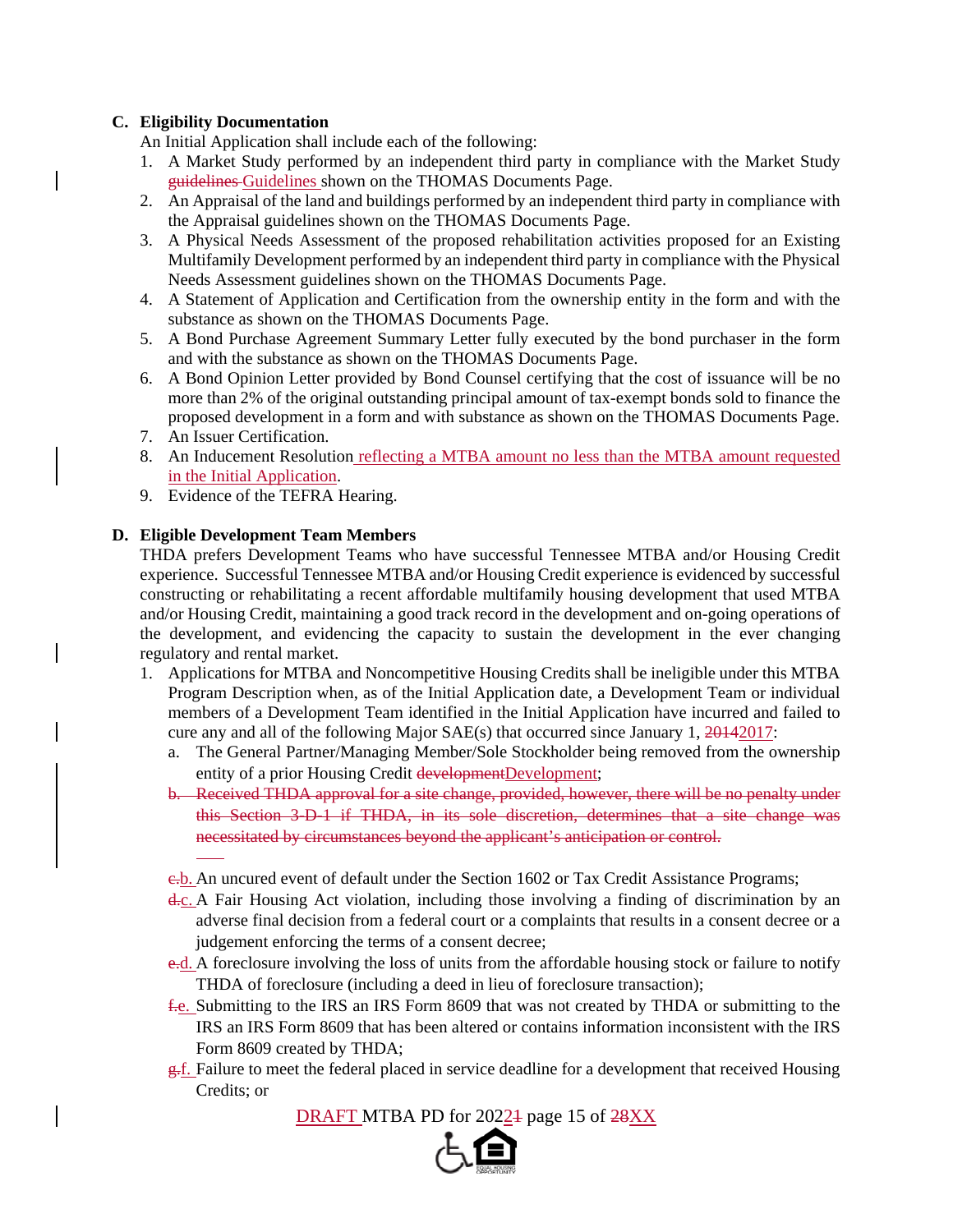- h.g.A development that received Housing Credits being placed in "No Further Monitoring" status by THDA; or
- i.h. Uncured noncompliance; or
- $\frac{1}{k}$ . Program fraud or misrepresentation; or
- k.j. Actions that adversely conflict with THDA's mission.
- 2. Applications for MTBA and Noncompetitive Housing Credits shall also be ineligible under this MTBA Program Description when, as of the Initial Application date, any of the following apply to a Development Team or individual members of a Development Team identified in the Initial Application:
	- a. Any individual involved in the Initial Application has any one of the following:
		- i. A felony conviction of any type within the last ten (10) years; or
		- ii. A fine, suspension or debarment involving financial or housing activities within the last five (5) years imposed by any federal agency; or
		- iii. A current bankruptcy or a bankruptcy discharged within the last four (4) years or any organization or entity in which the individual had significant control currently is in bankruptcy or had a bankruptcy discharged within the last four (4) years;
		- iv. Individual bankruptcy of a member of the board of directors of an entity that is, or is wholly controlled by, a government entity will not be grounds for ineligibility provided that the individual certifies that he/she will not have substantial decision-making authority with regard to the proposed development; or
		- v. Any suspensions of required state licenses (Tennessee or any other state) within the last ten (10) years.
	- b. An individual currently involved with the developer, development entity, owner, ownership entity, related parties or individuals involved (either directly or indirectly) with the developer, the ownership entity, or related parties (whether formed or to be formed) identified in the Initial Application is currently participating in the Qualified Contract Process; prior to the expiration of the one year term, for another Housing Credit development Development in Tennessee.
	- c. An individual currently involved with the developer, development entity, owner, ownership entity, related parties or individuals involved (either directly or indirectly) with the developer, the ownership entity, or related parties (whether formed or to be formed) identified in the Initial Application is currently participating in a pre-20212022 Housing Credit development Development with a first allocation of Competitive Housing Credits in Tennessee for which THDA has not issued IRS Form(s) 8609.
	- d. An individual currently involved with the developer, development entity, owner, ownership entity, related parties or individuals involved (either directly or indirectly) with the developer, the ownership entity, or related parties (whether formed or to be formed) identified in the Initial Application that received an allocation of MTBA in 2020 but failed to issue and sell bonds by the expiration date (original or extended) of the MTBA Firm Commitment Letter and the MTBA Firm Commitment Letter was not released as described in Section 10-H of this MTBA Program Description.
	- e. If any of the following are true regarding an individual previously or currently involved with the developer, development entity, owner, ownership entity, related parties or individuals involved (either directly or indirectly) with the developer, the ownership entity, or related parties (whether formed or to be formed) identified in the Initial Application for MTBA and Noncompetitive Housing Credits for any development receiving an allocation of Competitive or Noncompetitive Housing Credits since January 1, 2015:
		- i. Any pre-20212022 Housing Credit development-Development with an accepted Reservation Notice, but the proposed Housing Credit development failed to meet the federal allocation timeframes and did not obtain a Carryover Allocation Agreement; or

DRAFT MTBA PD for 20224 page 16 of  $28XX$ 

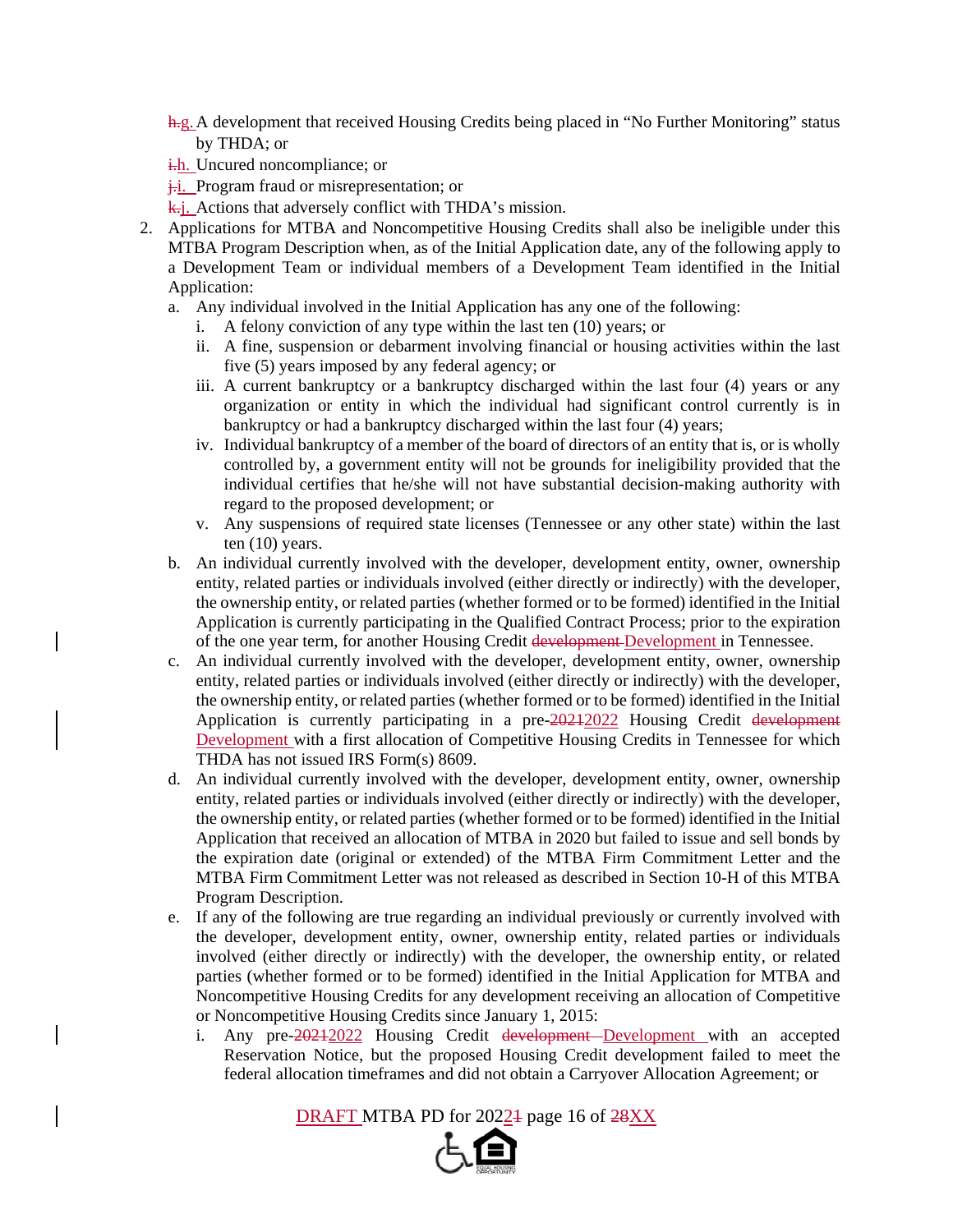- ii. Any pre-20212022 Housing Credit development Development with a fully executed Carryover Allocation Agreement, but the proposed Housing Credit development Development failed to meet the federal allocation timeframes and did not obtain IRS Form(s) 8609; or
- iii. Any pre-20212022 Housing Credit development-Development for which THDA issued IRS Form(s) 8609, but the Housing Credit development Development failed to meet the minimum set-aside test for low-income tenants as specified in the LURALURC by the end of the first year of the Credit Period; or
- iv. Any pre-20212022 Housing Credit development Development that THDA determined to be in violation of the requirements of the applicable QAP regarding developer or related party issues; or
- v. Any pre-20212022 Housing Credit development Development that involved a "broker" who did not remain involved in the Initial Application through the closing of permanent financing for the Housing Credit developmentDevelopment; or
- vi. Any pre-20212022 Housing Credit development Development that did not meet the requirements of the applicable QAP regarding submission of permanent financing documentation to THDA; or
- vii. Any pre-20212022 Housing Credit development Development that involved a "consultant" who was determined to be a signatory of construction financing, permanent financing or equity syndications documents or provided a guaranty in connection with construction financing, permanent financing or equity syndication; or
- viii. Any pre-20212022 MTBA Application that received a firm commitment of bond authority but failed to meet the established deadline for issuance and sale of the bonds. Voluntary withdrawal of a MTBA Application in accordance with all applicable program requirements will not cause ineligibility; or
- ix. The application is deemed ineligible pursuant to any other provisions of this MTBA Program Description.
- 3. Requests for Relief

Prohibition of an individual's participation in programs administered by the Multifamily Programs Division in Tennessee shall be determined by Multifamily Programs staff. Any individual prohibited due to a Major SAE may appeal the determination to the THDA Executive Director and the THDA Board Chair. The determination of prohibition shall be at the sole discretion of the THDA Executive Director and the THDA Board Chair and shall not be appealable to the THDA Board or the Tax Credit Committee of the THDA Board.

#### **E. Identity of Interests**

If an application for MTBA and Noncompetitive Housing Credits involves acquisition of land or buildings, the requirements specified in Section 42(d)(2) of the Code shall apply.

#### **G. Extended Use Agreements -– Land Use Restrictive Covenants ("LURC")URA LURA**

A LURCALURA is required for developments using MTBA and Noncompetitive Housing Credits. THDA will provide a **LURALURC** based on the terms and elections under Section 142(d) of the Code, Section  $42(g)(1)$  of the Code, the QAP, and this MTBA Program Description. The LURALURC must be executed and recorded in the county where the development is located. The original LURALURC must be returned to THDA no later than the date specified in the MTBA Firm Commitment Letter.

DRAFT MTBA PD for 2022<sup>1</sup> page 17 of 28XX

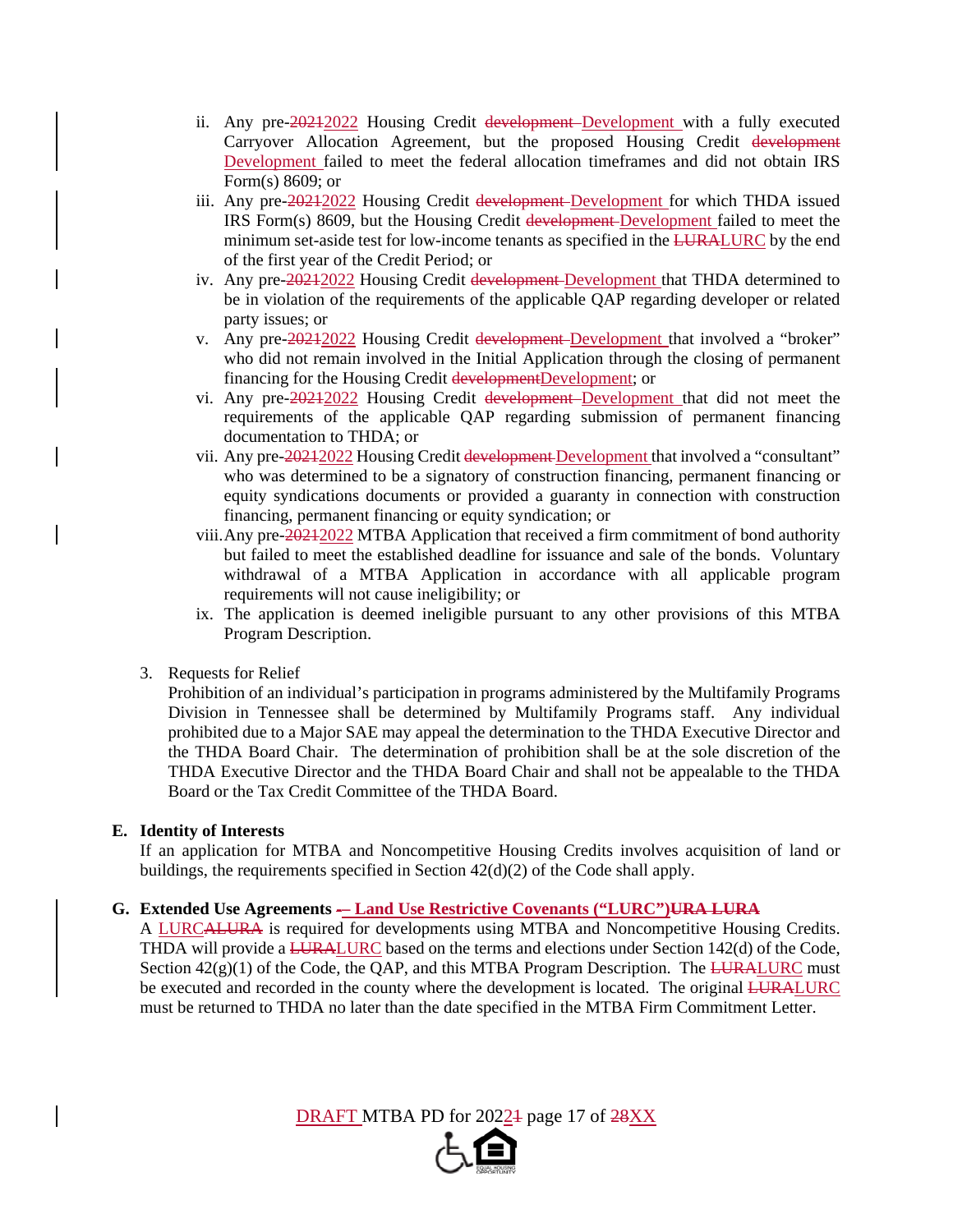## **Section 4: Federal Election**

- A. Section 142(d) of the Code requires that Qualified Residential Rental Projects have income restrictions on a percentage of the Qualified Low Income Units at all times during the Qualified Project Period. One of the following Federal Elections shall be made in the Initial Application for a MTBA Firm Commitment Letter:
	- 1. 20/50 Test; or
	- 2. 40/60 Test.
	- 3. Average Income Test.

This election is irrevocable once made in the Initial Application.

B. Developments involving rehabilitation of Existing Multifamily Housing with a prior Housing Credit allocation are restricted to the prior Federal Election.

DRAFT MTBA PD for 2022<sup>4</sup> page 18 of  $28XX$ 

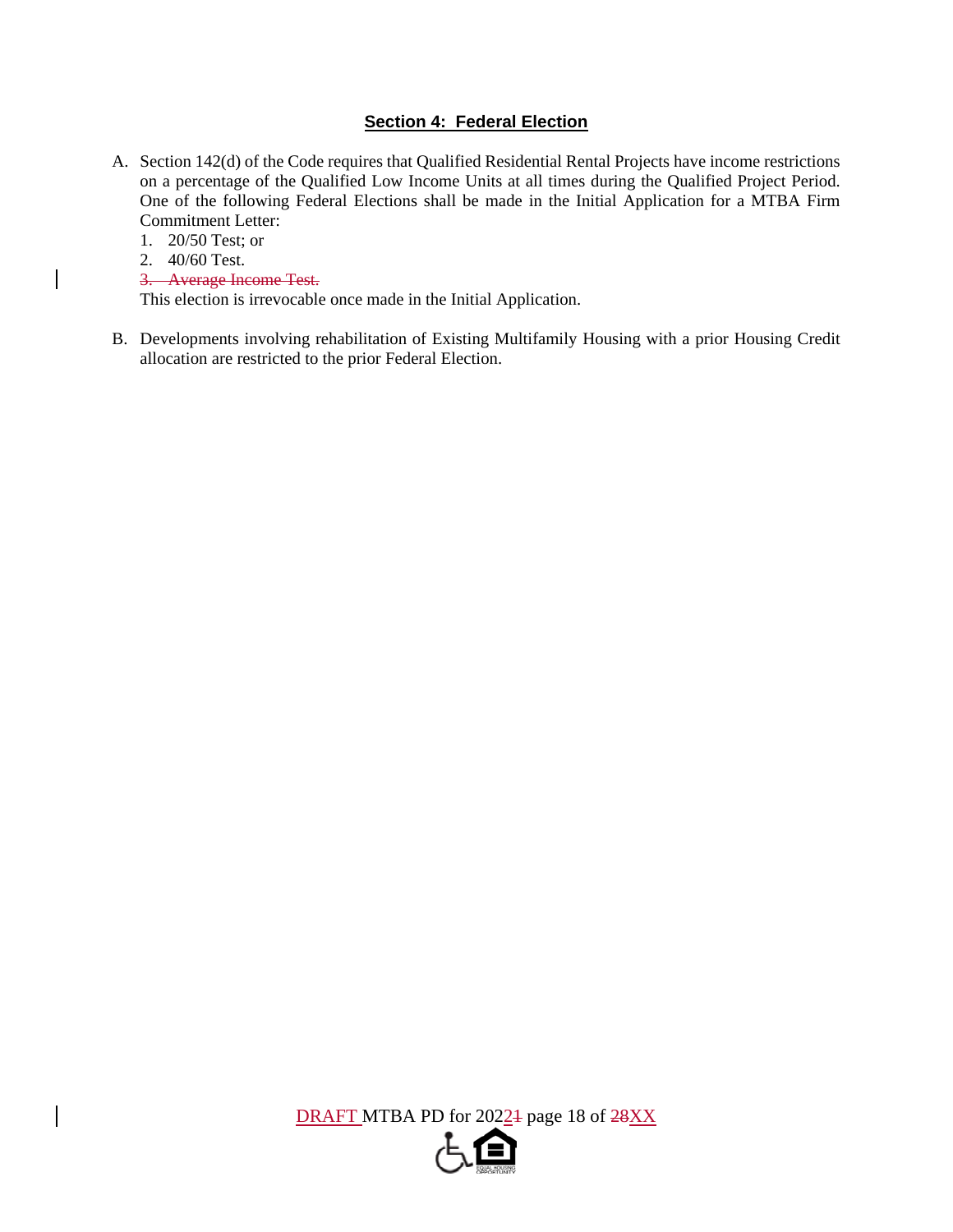## **Section 5: Program Limits**

### **A. MTBA Available**

- 1. THDA will make a total of \$450 million of MTBA available in the first round. The first round MTBA will initially be available as follows:
	- a. East Grand Division: \$150 million;
- b. Middle Grand Division: \$200 million; and
- c. West Grand Division: \$100 million.
- 2. THDA **anticipates** making approximately \$250 million of MTBA available in a second round, subject to availability.

#### **A.B. Maximum MTBA Per Development**

#### **1. New Construction and Adaptive Reuse/Conversion**

Applications proposing New Construction or Adaptive Reuse/Conversion may not receive more MTBA than **the lesser of**:

- a. Forty three million dollars (\$43,000,000); or
- b. 60% of the Development's aggregate basis including land, with all previous phases of the same development included in the aggregate basis.

#### **2. Rehabilitation**

All expenditures for Limited Rehabilitation, Moderate Rehabilitation or Substantial Rehabilitation must satisfy all requirements of Section  $42(e)(3)(A)(ii)$  of the Code and all of the following as applicable:

- a. **Limited Rehabilitation** may not receive more MTBA than **the lesser of**:
	- i. Thirteen million seven hundred thousand dollars (\$13,700,000); or
	- ii.  $60\%$  of the Development's aggregate basis including land,  $\frac{1}{2}$  with all previous phases of the same development included in the aggregate basis.
- b. Developments proposing **Limited Rehabilitation** must be rehabilitated so that, upon completion of all rehabilitation, rehabilitation hard costs must be no less than the greatest of 20% of building acquisition cost or six thousand dollars (\$6,000) per unit. The rehabilitation scope of work must include, at a minimum, all work specified in the Physical Needs Assessment along with corrective actions for all deficiencies noted, with regard to interior and exterior common areas, interior and exterior painting and/or power washing, gutters, parking areas, sidewalks, fencing, landscaping, and mailboxes and the replacement of exterior that is 90% or more vinyl with brick/stone veneer, stucco or fiber cement or hardiplank. The replacement of any of these components of the buildings or the site with a Remaining Useful Life of Less than 15 years, must be included in the scope of work as specified using the Fannie Mae Estimated Useful Life Table. Substantially the same scope of work in all units is required, including, without limitation, painting of the entire unit, consistent flooring throughout the development and matching cabinetry within each unit. Certification from the design architect is required following the issuance of the MTBA Firm Commitment Letter. Confirmation from the supervising architect is required prior to any partial refund of the Incentive Fee pursuant to Section 10.

DRAFT MTBA PD for 2022<sup>1</sup> page 19 of 28XX

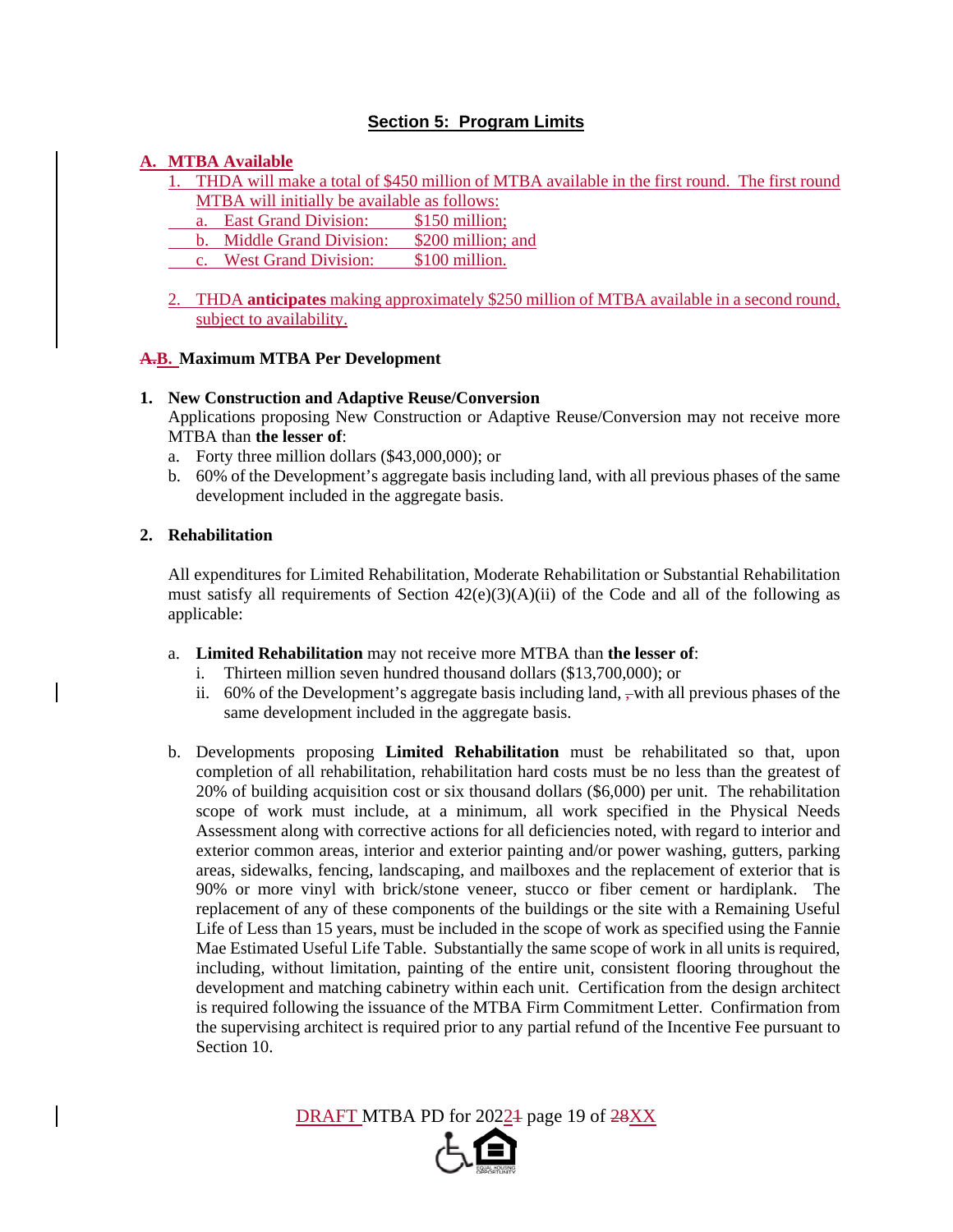- c. Developments proposing **Moderate Rehabilitation** may not receive more MTBA than **the lesser of**:
	- i. Sixteen million dollars (\$16,000,000); or
	- ii. 60% of the Development's aggregate basis including land, with all previous phases of the same development included in the aggregate basis.
- d. Developments proposing **Moderate Rehabilitation** must be rehabilitated so that, upon completion of all rehabilitation, rehabilitation hard costs must be no less than the greatest of 25% of building acquisition cost or seven thousand dollars (\$7,000) per unit. The rehabilitation scope of work must include, at a minimum, the scope of work as outlined in the Limited Rehabilitation requirements above, all appliances in all units Energy-Star compliant, and all work specified in the Physical Needs Assessment along with corrective actions for deficiencies noted, with regard to drywall, carpet, tile, interior and exterior paint, the electrical system, heating and air conditioning systems, roof, windows, interior and exterior doors, stairwells, handrails, and mailboxes. The replacement of any of these components of buildings or the site with a Remaining Useful Life of less than 15 years must be included as specified using the Fannie Mae Estimated Useful Life Table. It is expected that substantially the same scope of work in all units including painting of the entire unit, consistent flooring throughout the development and matching cabinetry within each unit is accomplished during the rehabilitation. Certification from the design architect is required following the issuance of the MTBA Firm Commitment Letter. Confirmation from the supervising architect is required prior to any partial refund of the Incentive Fee pursuant to Section 10 of this MTBA Program Description.
- e. Developments proposing **Substantial Rehabilitation** may not receive more MTBA than **the lesser of**:
	- i. Twenty-five million dollars (25,000,000); or
	- ii. 60% of the Development's aggregate basis including land, with all previous phases of the same development included in the aggregate basis.
- f. Developments proposing **Substantial Rehabilitation** must be rehabilitated so that, upon completion of all rehabilitation, rehabilitation hard costs must be no less than the greatest of 30% of building acquisition costs or eleven thousand dollars (\$11,000) per unit. The rehabilitation scope of work must include, at a minimum, scope of work as outlined in the Limited Rehabilitation and Moderate Rehabilitation requirements above, as described in the Physical Needs Assessment along with corrective actions for all deficiencies noted, and the major building systems will not require further substantial rehabilitation for a period of at least fifteen (15) years from the required placed in service date. The replacement of any component of buildings or the site with a Remaining Useful Life of less than 15 years must be included in the scope of work as specified using the Fannie Mae Estimated Useful Life Table. Substantially the same scope of work is required in all units including, without limitation, painting the entire unit, consistent flooring throughout the development and matching cabinetry within each unit. Certification from the design architect is required following the issuance of the MTBA Firm Commitment Letter. Confirmation from the supervising architect is required prior to any partial refund of the Incentive Fee pursuant to Section 10 of this MTBA Program Description.

#### 3. Requests for Exceptions

An applicant may submit a written request for an exception to the maximum MTBA amount listed in this Section 5-A and/or to the Noncompetitive Housing Credit limit specified in Section 19-B of the QAP. The written request must include sufficient supporting documentation and information to substantiate the need for additional MTBA and/or Noncompetitive Housing Credit as determined

DRAFT MTBA PD for 20224 page 20 of  $28XX$ 

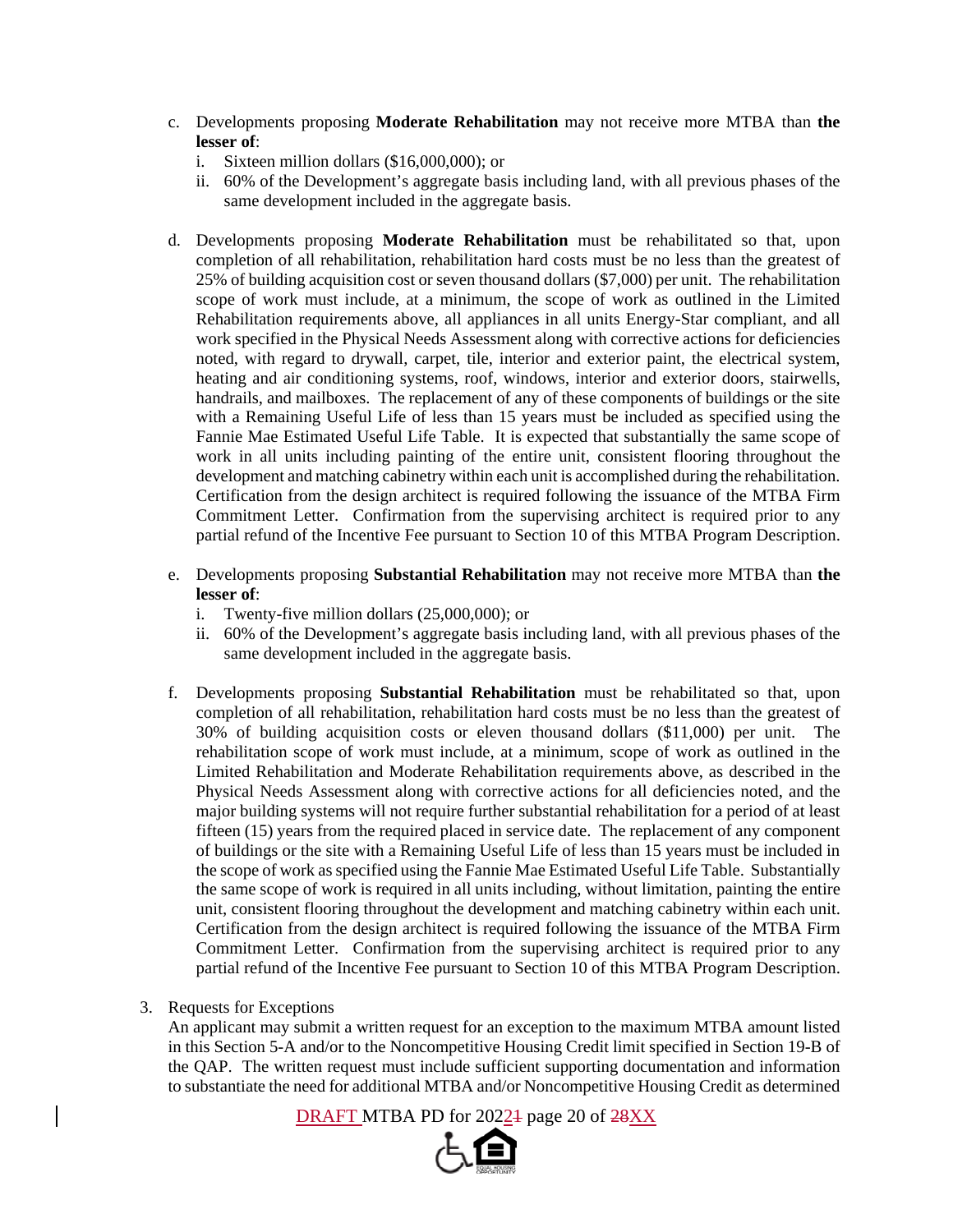by THDA, in its sole discretion. Only one (1) written request for an exception to the maximum MTBA and/or Noncompetitive Housing Credit limit per application will be considered. Written requests for exceptions to the maximum MTBA and/or Noncompetitive Housing Credit limit may be granted or denied by THDA, in its sole discretion.

#### **B. Maximum Amount of MTBA per Developer or Related Parties**

Prior to July 1, 2021/2022, the maximum amount of MTBA that may be committed to a single applicant, developer, owner, or Related Parties shall not exceed sixty million dollars (\$60,000,000). After June 30, 20212022, the maximum amount of MTBA that may be committed to a single applicant, developer, owner, or Related Parties shall not exceed thirty percent (3430%) of the maximum amount of MTBA available for 20212022. THDA will determine, in its sole discretion, if Related Parties are involved and apply this limitation.

#### **C. Limit on Developer's Fee for MTBA with Noncompetitive Housing Credits**

- 1. Notwithstanding the provisions of Section 3-H of the QAP, the sum of developer and consultant fees reflected in THOMAS on the development costs page may not exceed 25% of total development costs less cash reserves (see 5 below). If the sum of developer and consultant fees reflected in the development costs worksheet exceeds the amount allowable for related or unrelated parties (see 2 and 3 below), then all developer and consultant fees in excess of the amount allowable for related and unrelated parties (see 2 and 3 below) must be reflected as deferred fees and included in the sources of permanent financing.
- 2. If the developer and the contractor are **unrelated**, the *non-deferred* developer and consultant fees cannot exceed 15% on the portion of the basis attributable to acquisition (before the addition of the fees), and cannot exceed 15% of the portion of the basis attributable to new construction or to rehabilitation (before the addition of the fees).
- 3. If the developer and contractor are **related** parties, then the *non-deferred* combined fees for contractor's profit, overhead, and general requirements plus the developer's and consultant's fees, cannot exceed 15% of the portion of the basis attributable to acquisition (before the addition of the fees), and cannot exceed 25% of the portion of the basis attributable to new construction or to rehabilitation (before the addition of the fees).
- 4. If the **deferred** developer and consultant fees are **greater than** 25% of total development cost minus the amount described in 2 and 3 above, then the application must include evidence satisfactory to THDA, in its sole discretion, that the deferred developer and consultant fees will be repaid and will not jeopardize the financial feasibility of the development.
- 5. For purposes of this Section, cash reserves are excluded from total development costs.
- 6. Documentation on the terms of the deferred developer fee portion must be provided with the Initial Application.

#### **D. Limits on Costs of Issuance**

As provided in Section  $147(g)$  of the Code, the costs of issuance financed by the proceeds of Private Activity Bonds issued to finance Qualified Residential Rental projects may not exceed 2% of the proceeds of the Private Activity Bond issue.

DRAFT MTBA PD for 20221 page 21 of 28XX

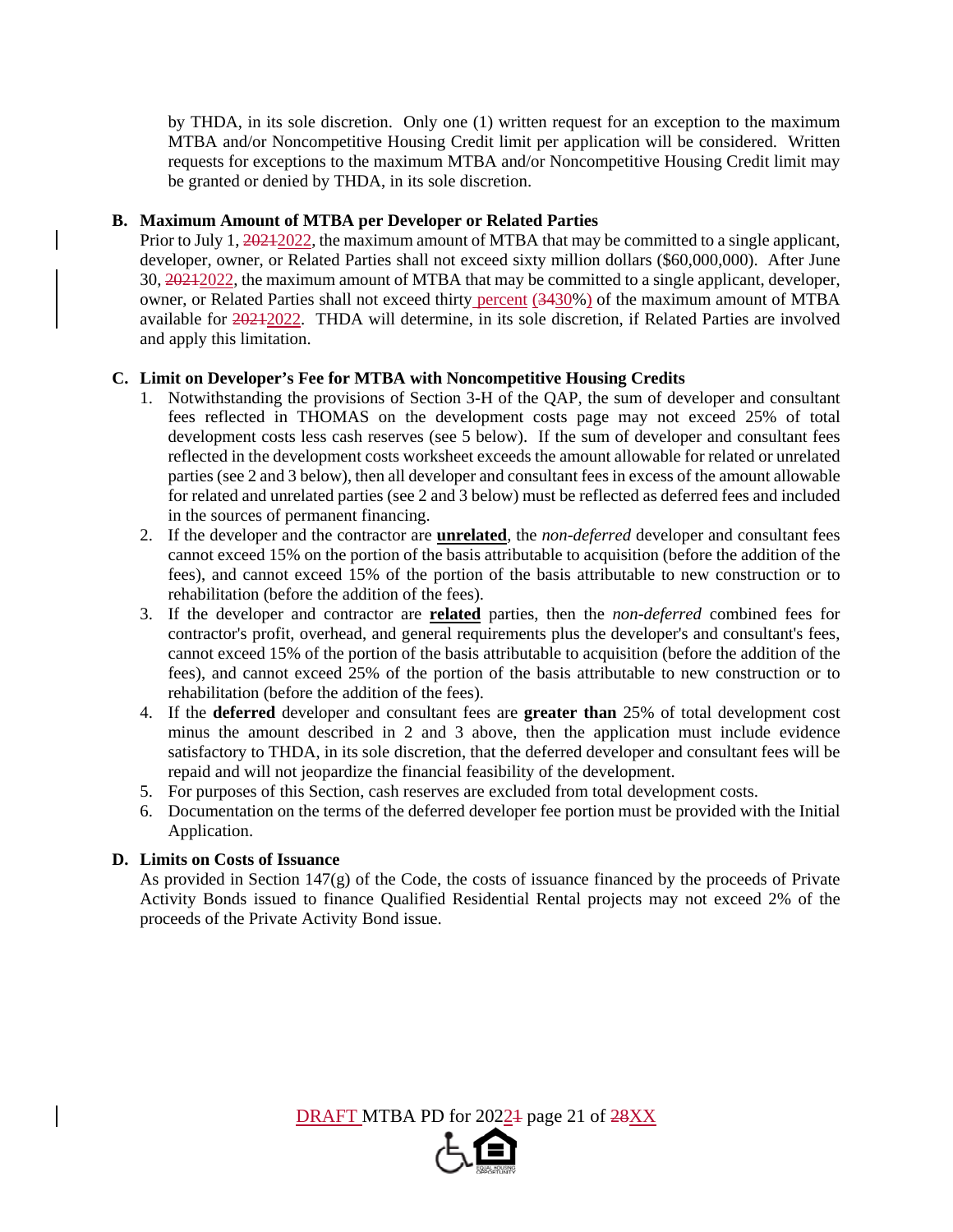#### **Section 6: Special Request Applications**

#### **A. Special Conditions**

- 1. MTBA available for special request applications is offered on a first-come, first-served basis, subject to the availability of MTBA as of the date a special request application is received by THDA. When a special request application is received by THDA, the amount of MTBA requested shall be set aside and will not be available for other MTBA requests under this MTBA Program Description until the special request application is evaluated and acted upon by the Tax Credit Committee of the THDA Board of Directors.
- 2. Special request applications are exempt from the Total Development Cost Limits as described in Section 3-G and Section 19-C of the QAP.
- 3. Special request applications approved by the Tax Credit Committee of the THDA Board of Directors may exceed the maximum amount of MTBA that may be committed to a single applicant, developer, owner, or Related Parties as defined in Section 5, but the amount of the special request counts against the maximum amount defined in Section 5. Therefore, if the special request is equal to or greater than the maximum amount defined in Section 5, any other reservations will be forfeited.

#### **B. Eligibility**

- 1. A special request application must satisfy, without limitation, all of the following conditions as determined by THDA, in its sole discretion:
	- a. A special request application must propose preservation of an Existing Multifamily Development with current income and rent restrictions. The Initial Application must include documentation, acceptable to THDA, in its sole discretion, verifying the current income and rent restrictions.
	- b. Current income and rent restrictions are limited to participation in one of the following programs:
		- i. The Low Income Housing Credit program;
		- ii. The MTBA program; or
		- iii. A program administered by USDA or HUD, AND
	- c. A special request application must propose preservation of a minimum of four hundred (400) Qualified Low Income Units at a single location/site, as determined by THDA, in its sole discretion. The minimum MTBA request for a special request application is forty million dollars (\$40,000,000) and the maximum MTBA request is one hundred million dollars (\$100,000,000).

#### **C. Process for Special Request Applications**

- 1. Special request applications will be reviewed by THDA to determine completeness and eligibility. a. If THDA determines that a Special Request Application is not eligible, the applicant may request, in writing, that the determination be reviewed by the THDA Executive Director and the THDA Board Chair, and the Tax Credit Committee Chair.
- 2. THDA staff will confirm that sufficient MTBA for the special request application remains available prior to submitting the special request application to the Tax Credit Committee for its consideration.
- 3. The MTBA Conditional Commitment Letter issued to a special request application will have an expiration date of December 21, 2021.
- 4. The recipient of a MTBA Conditional Commitment Letter issued for a special request application must notify THDA of its intent to convert the MTBA Conditional Commitment Letter to a MTBA Firm Commitment Letter no less than 65 calendar days prior to the date the applicant wishes to receive the MTBA Firm Commitment Letter.

DRAFT MTBA PD for 20221 page 22 of 28XX

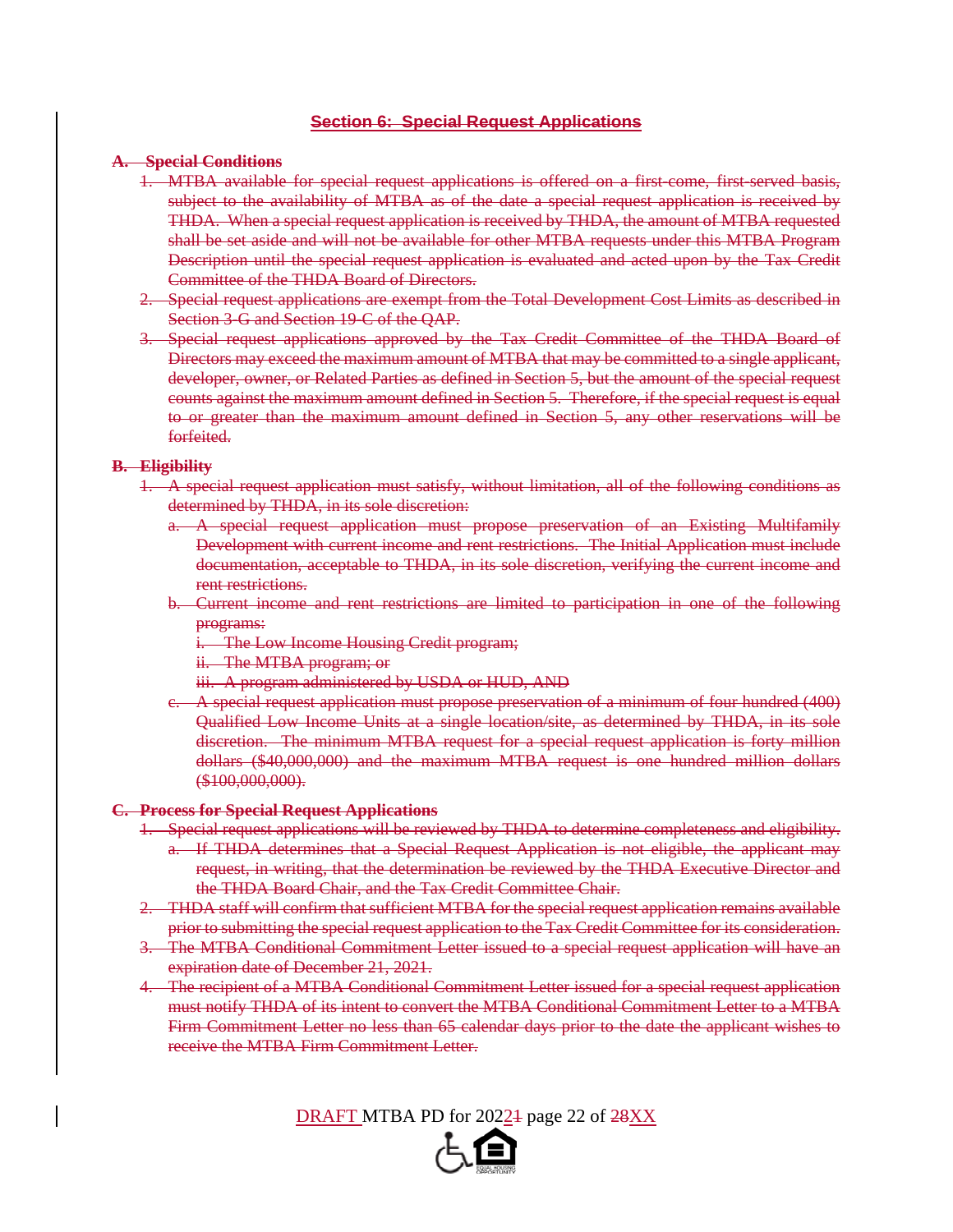## **Section 76: THOMAS Submission of Applications**

### **A. Applications**

- 1. All applications involving MTBA, including Firm and Conditional Initial Applications, must be submitted electronically through THOMAS. If THDA determines that THOMAS malfunctions in a way that renders applicants unable to submit applications, THDA will provide alternative instructions via e-mail BLASTS and THDA website postings.
- 2. All fees required at the time of application, as specified in Section  $\frac{1}{12}$ , must be received by THDA via wire transfer prior to any determination of eligibility or scoring for any application.
- 3. Initial Applications must indicate whether the applicant is requesting a MTBA Conditional Commitment Letter or a MTBA Firm Commitment Letter as described in Section 10 of this MTBA Program Description.

#### **B. Supporting Documents**

- 1. Supporting documents as specified on the THOMAS Documents Page and referenced in the THOMAS User Manual as part of an Initial Application for a MTBA Conditional Commitment Letter, a MTBA Firm Commitment Letter, or subsequent applications must be uploaded into THOMAS as specified in the THOMAS User Manual.
- 2. The THOMAS Documents Page contains required forms and templates for required third party reports.
- 3. THDA will not accept cost certifications, market studies, physical needs assessments and appraisals prepared by parties THDA has determined are not independent from other members of the Development Team or Related Parties.

| Table 7-1: Calendar of Events |                                               |  |  |  |  |
|-------------------------------|-----------------------------------------------|--|--|--|--|
| Dates                         | 2022 Application Rounds                       |  |  |  |  |
| February 18 to March 4, 2022  | Round 1 Initial Application Submission Window |  |  |  |  |
| On or about April 8, 2022     | <b>Round 1 Determinations Announced</b>       |  |  |  |  |
| July 6 to July 20, 2022       | Round 2 Initial Application Submission Window |  |  |  |  |
| On or about August 24, 2022   | Round 2 Initial Determinations Announced      |  |  |  |  |

#### **C. Calendar of Events**

## **CD. MTBA Firm Commitment Eligibility Documents**

The Initial Application for MTBA must include the following:

- 1. Statement of Application and Certification; and
- 2. Bond Purchase Agreement Summary Letter; and
- 3. Bond Opinion Letter; and
- 4. Issuer Certification; and
- 5. Inducement Resolution reflecting a MTBA amount no less than the MTBA amount requested in the Initial Application; and
- 6. Evidence of the TEFRA Hearing; and
- 7. Commitment for Permanent Financing; and
- 8. Written documentation from each service provider that all necessary utilities (i.e., electricity, gas, sewer, and water) are available at the proposed site.

## **DE. MTBA Conditional Commitment Eligibility Documents**

DRAFT MTBA PD for 20224 page 23 of  $28XX$ 

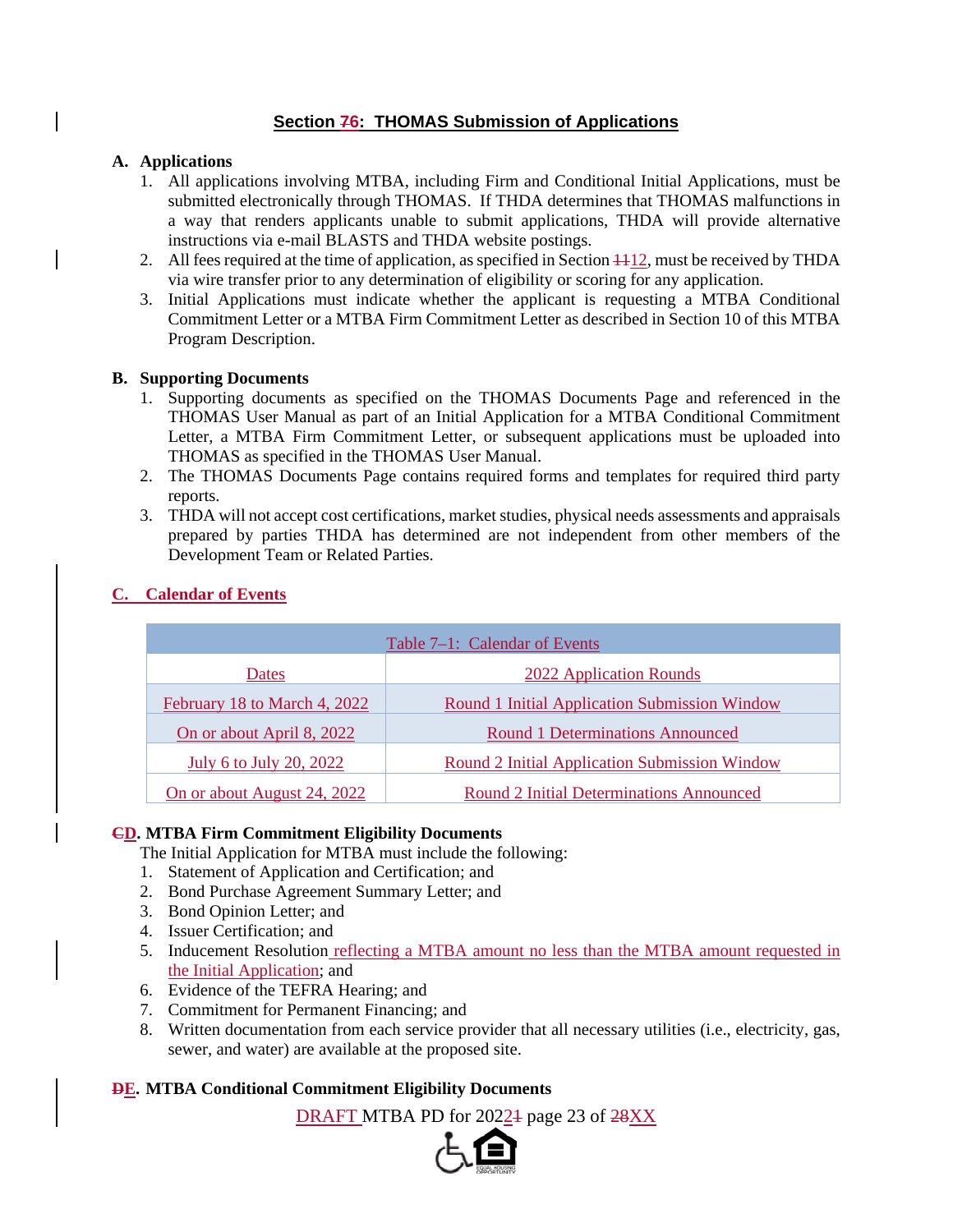The Initial Application for MTBA must include the following:

- 1. Statement of Application and Certification; and
- 2. Issuer Certification; and
- 3. Inducement Resolution; and
- 4. Evidence of the TEFRA Hearing.

#### **EF. Multiple Applications for a Single Development**

Only one application may be submitted and considered for a development. Multiple applications submitted as separate phases of one development will be considered as one development and reviewed as one application. THDA reserves the right to request additional information or documentation, if necessary, to determine if applications submitted will be considered and reviewed as one or more developments.

#### **FG. Multiple Developments Tied to a Single Bond Issuance**

When a single issuing entity proposes a single bond issue to provide financing for multiple developments, the following requirements, at minimum, will apply in addition to all other applicable requirements:

- 1. A separate and full MTBA electronic application must be submitted for each development; and
- 2. An application fee as described in Section 11 must be submitted with the application for each development; and
- 3. If one or more of the developments is outside the jurisdiction of the issuing entity, the application must include documentation satisfactory to THDA, in its sole discretion, that the issuing entity is permitted to, and the jurisdiction in which the development is located consents to, the issuance of the bonds.

DRAFT MTBA PD for 20224 page 24 of 28XX

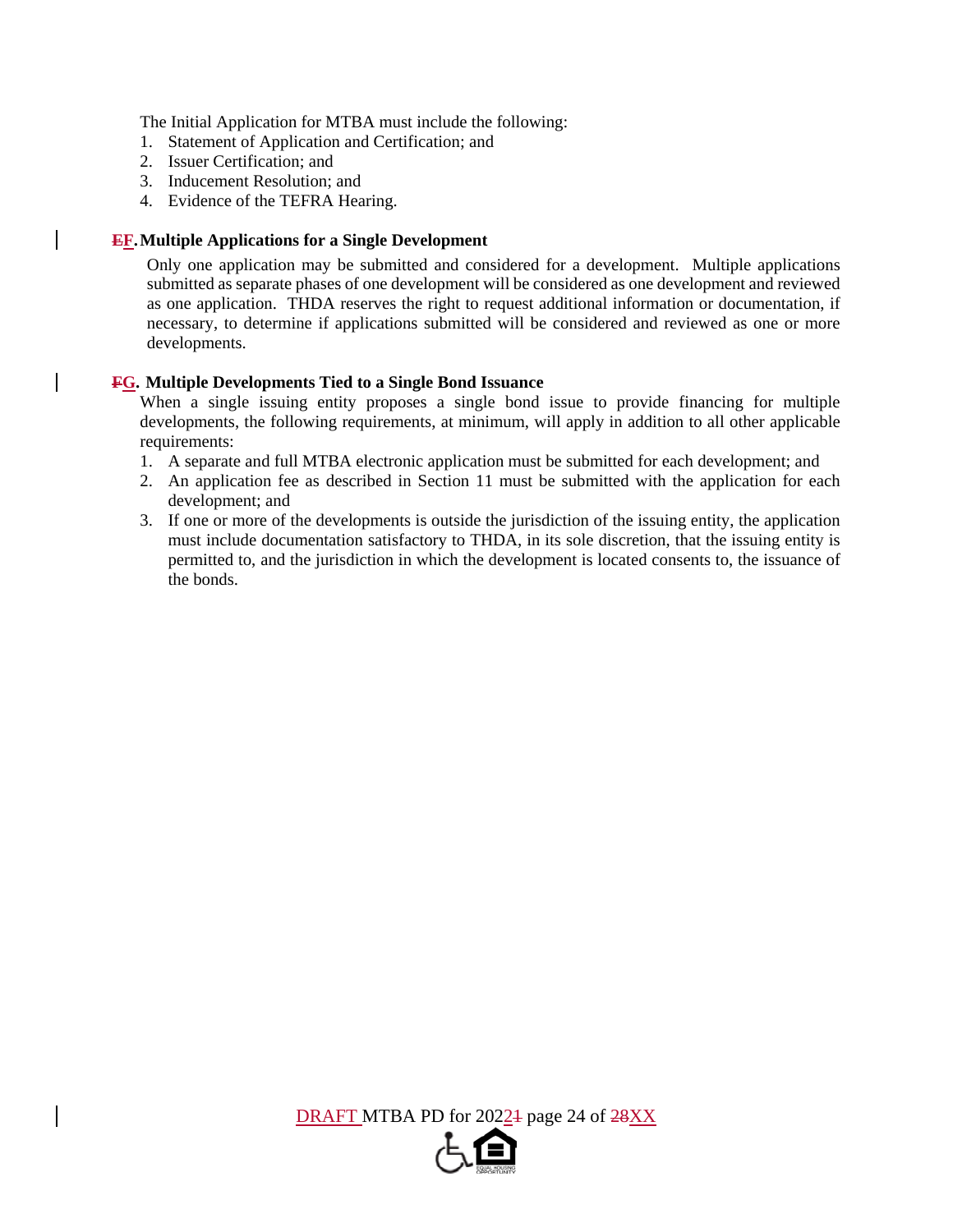## **Section 87: Application Review Process**

#### **A. Applications Must Be Complete**

- 1. An application must be complete, as determined by THDA in its sole discretion, based on the requirements in this MTBA Program Description and the on-line application in THOMAS.
- 2. **The applicant is solely responsible for the submission of an application with complete and current information.**

#### **B. Information Must Be Current**

Appraisal, Physical Needs Assessment, and Market Study information older than six (6) months, as determined by the date prepared and information contained therein will not be considered current. Other documentation, including any commitments, with expiration dates or approval dates that have passed will not be considered current. Applications are incomplete when they include materials that are not considered current.

#### **C. Review of Applications Requesting a Commitment of MTBA**

THDA will issue Evaluation Notices that may request additional documentation and/or information for purposes of clarification of eligibility, scoring and financial feasibility. Evaluation Notices will be issued in the following manner.

| Table 8 - 1: Schedule of Evaluation Notices and Deadlines |                       |  |  |  |  |
|-----------------------------------------------------------|-----------------------|--|--|--|--|
| <b>Evaluation Notice</b>                                  | Deadline for Response |  |  |  |  |
|                                                           | 5-4 business days     |  |  |  |  |
|                                                           | 2 business days       |  |  |  |  |
| $\mathbf{R}$                                              | 1 business day        |  |  |  |  |

Applications with uncured deficiencies may be removed from consideration under this MTBA Program Description if the deficiencies are uncured after three Evaluation Notices have been. Applicants may resubmit the application for a commitment of MTBA at a later date in Round 2, -but will be subject to a resubmission fee as described in Section 11 of this MTBA Program Description-and will be in line for a possible MTBA commitment based on the date the application is resubmitted.

DRAFT MTBA PD for 20224 page 25 of 28XX

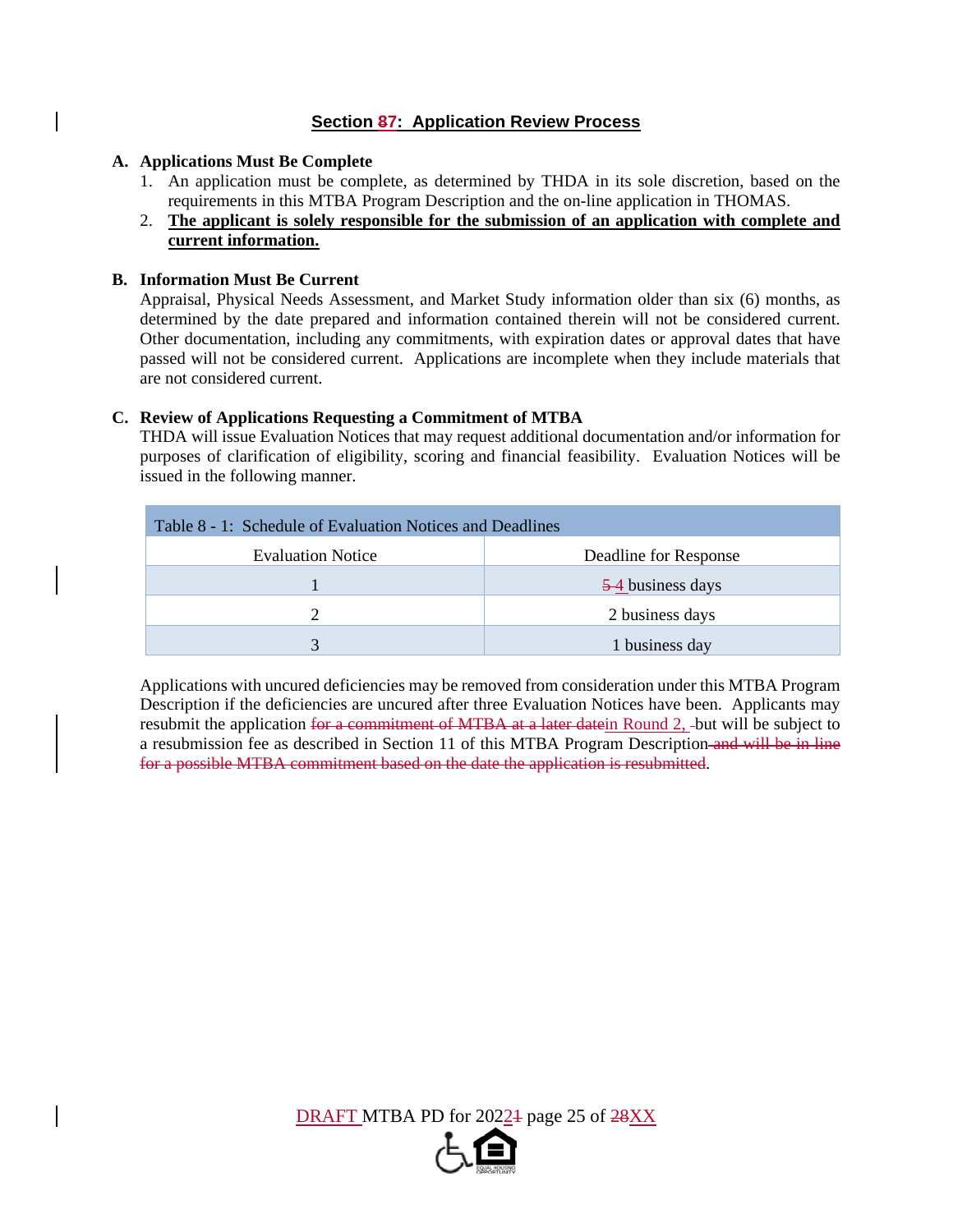## **Section 98: Threshold Requirements and Scoring**

#### **A. Threshold Requirements**

Developments requesting Noncompetitive Housing Credits must satisfy the applicable requirements of Section 19 of the QAP.

#### **B. Minimum QAP Score**

**An eligible application must propose scoring of at least 60 points under the scoring system specified in Section 19 of the QAP.**

#### **C. PD Score**

- **1. For purposes of ranking Initial Applications, points awarded according to Section 19 of the QAP will not be considered. Only points awarded according to this Section 9.C will be considered.**
- 2. Development Team Track Record
	- a. No individual involved in the Owner Entity or Developer Entity has been involved in a 2019, 2020, or 2021 MTBA application that received and subsequently returned a Firm Commitment Letter *10 points*
- 3. Non-THDA Sources of Funds
	- a. Number of points awarded will be proportional to Non-THDA Sources of Funds expressed as a percentage of total development costs (e.g. if Non-THDA Sources of Funds expressed as a percentage of total development  $costs = 23.456\%$ , then 2.3456 points will be awarded). Note points will be carried out four places to the right of the decimal point.

*Up to 10 points*

#### 4. Deepest Rehabilitation

a. Number of points awarded will be proportional to rehabilitation hard costs expressed as a percentage of total development costs (e.g. if rehabilitation hard costs expressed as a percentage of total development costs =  $23.456\%$ , then 2.3456 points will be awarded). Note points will be carried out four places to the right of the decimal point.

*Up to* 

*10 points*

DRAFT MTBA PD for 2022<sup>1</sup> page 26 of 28XX

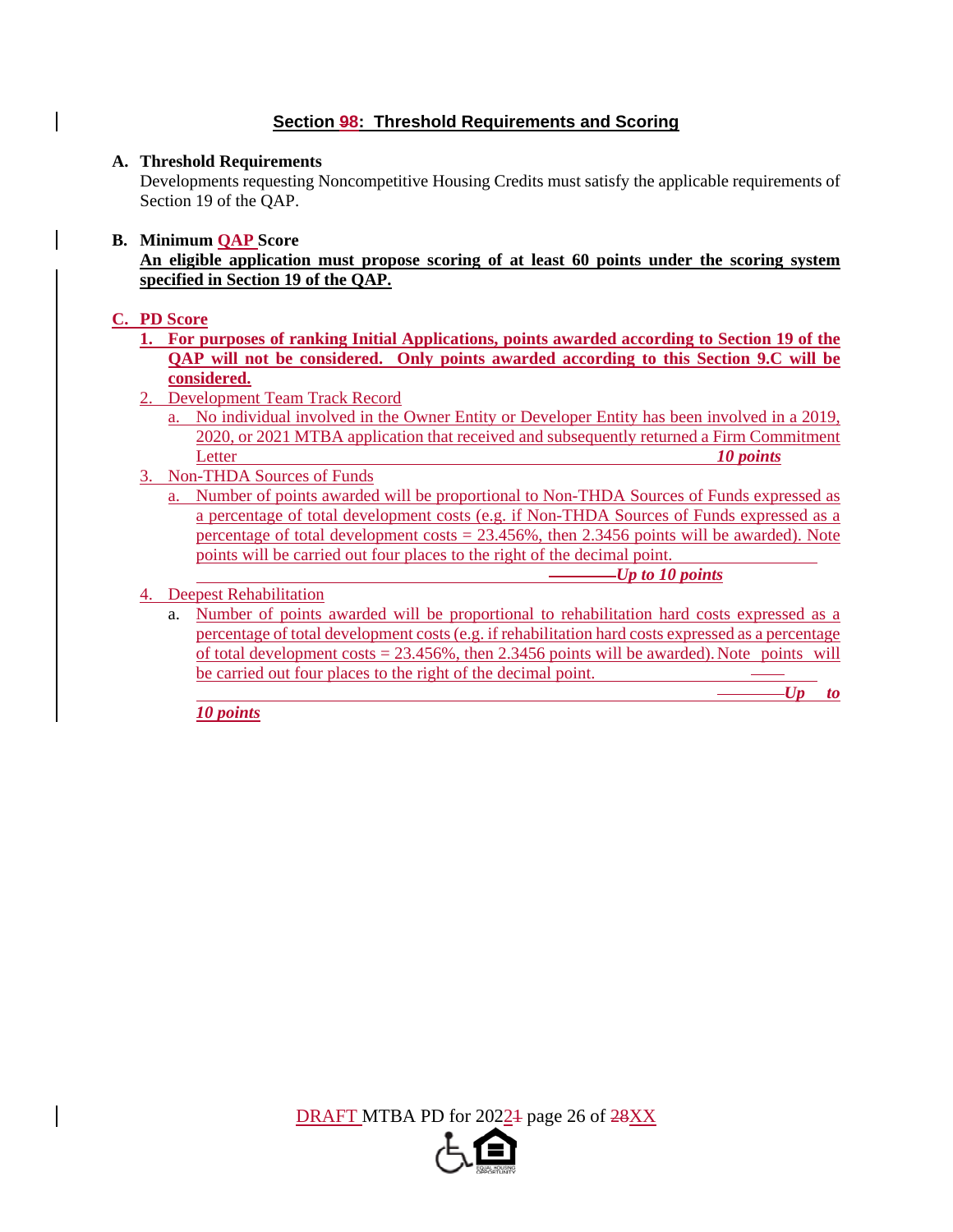## **Section 9: Ranking Process**

## **A. Round 1**

- 1. All eligible Initial Applications will be separated by Grand Division.
- 2. Within each Grand Division, eligible Initial Applications will be grouped in the following priority order:
	- i) **Group 1**: eligible Initial Applications proposing **rehabilitation** of **public housing**;
	- ii) **Group 2**: eligible Initial Applications proposing **new construction** of **public housing**;
	- iii) **Group 3**: eligible Initial Applications proposing **rehabilitation** of **existing income/rent restricted housing**;
	- iv) **Group 4**: eligible Initial Applications proposing **new construction outside a QCT**;
	- v) **Group 5**: eligible Initial Applications proposing **new construction in a QCT and covered by a CCRP**;
	- vi) **Group 6**: eligible Initial Applications proposing **new construction in a QCT not covered by a CCRP**; and
	- vii) **Group 7**: eligible Initial Applications proposing **rehabilitation of existing housing that is not currently income/rent restricted**.
- 3. Within each group, eligible Initial Applications will be sorted in descending order by score as determined pursuant to Section 9.C.
- 4. THDA will proceed down the list of eligible Initial Applications for each Grand Division, taking into account (without limitation) the limits described in Section 5.A.1, and the grouping and sorting process described in Section 10.A.1 through Section 10.A.3, making full commitments of MTBA until the point is reached where there is insufficient MTBA remaining in the Grand Division to make a full commitment of MTBA to the next eligible Initial Application. Remaining funds in each Grand Division will be combined to create a pool of funds available in accordance with Section 10.A.5 and Section 10.A.6 below.
- 5. THDA will then list all eligible Initial Applications that have not yet received a commitment, regardless of Grand Division, and the statewide list will be grouped according to Section 10.A.2 and sorted according to Section 10.A.3.
- 6. THDA will proceed down the statewide list of eligible Initial Applications, making full commitments of MTBA until the point is reached where there is insufficient MTBA remaining in Round 1 to make a full commitment of MTBA to the next eligible Initial Application. Any remaining funds will be carried forward to Round 2.
- 7. No partial commitments will be made.

## **B. Round 2**

- 1. All eligible Initial Applications will be grouped and sorted statewide as follows:
	- i) **Group A**: eligible Initial Applications proposing **new construction outside a QCT**;
	- ii) **Group B**: eligible Initial Applications proposing **new construction in a QCT and covered by a CCRP**;
	- iii) **Group C**: eligible Initial Applications proposing **new construction in a QCT not covered by a CCRP**; and
	- iv) **Group D**: eligible Initial Applications proposing **rehabilitation** of **existing income/rent restricted housing**;
	- v) **Group E**: eligible Initial Applications proposing **rehabilitation of existing housing that is not currently income/rent restricted**.
	- vi) **Group F**: eligible Initial Applications proposing **new construction** of **public housing**;
	- vii) **Group G**: eligible Initial Applications proposing **rehabilitation** of **public housing**;
- 2. Within each group, eligible Initial Applications will be sorted in descending order by score as determined pursuant to Section 9.C.

DRAFT MTBA PD for 2022<sup>1</sup> page 27 of 28XX

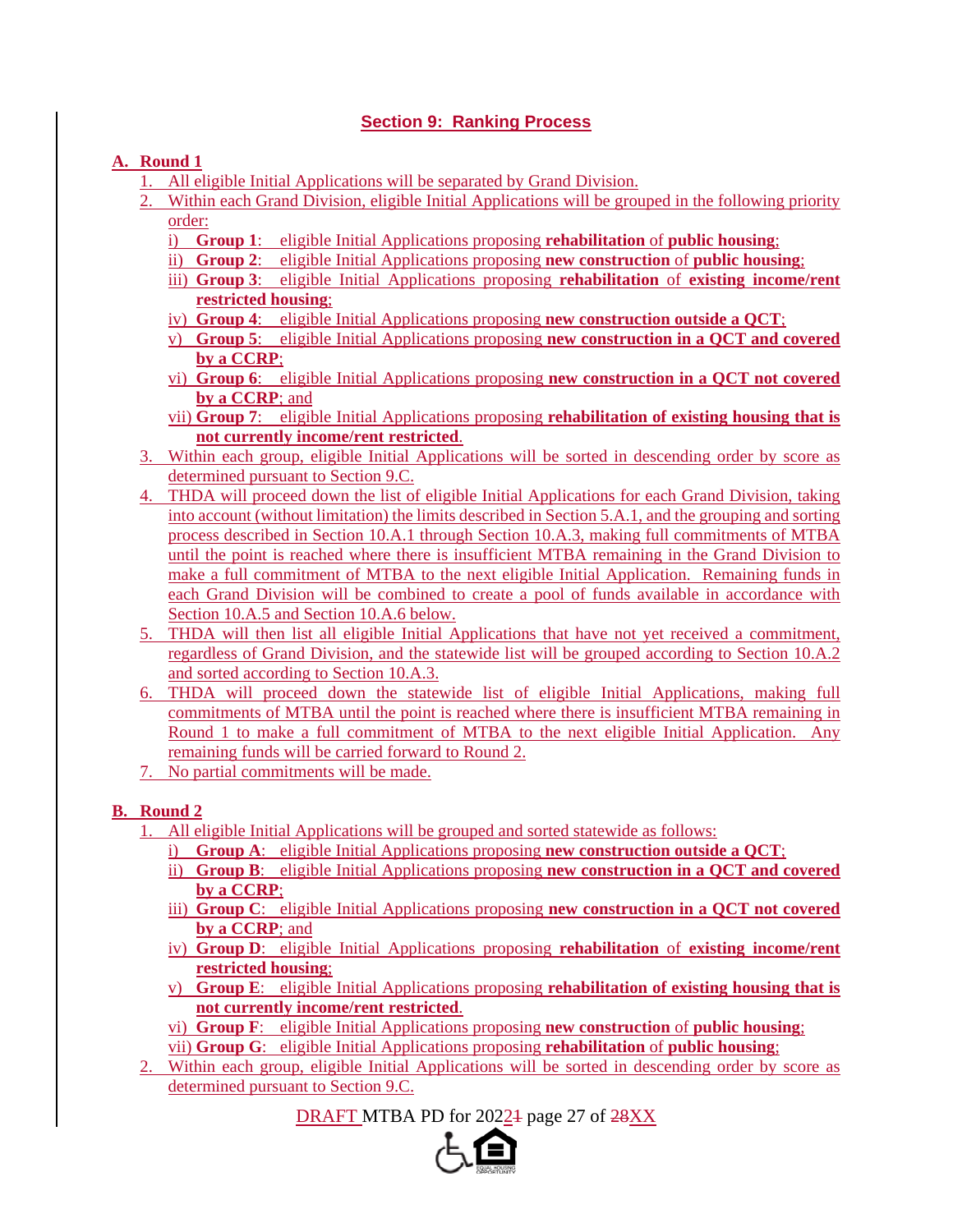i) THDA will proceed down the statewide list of eligible Initial Applications, taking into account (without limitation) the grouping and sorting process described in Section 10.B.1 and Section 10.B.2, making full commitments of MTBA until the point is reached where there is insufficient MTBA remaining in the round to make a full commitment of MTBA to the next eligible Initial Application.

1.3.No partial commitments will be made.

DRAFT MTBA PD for 2022<sup>1</sup> page 28 of 28XX

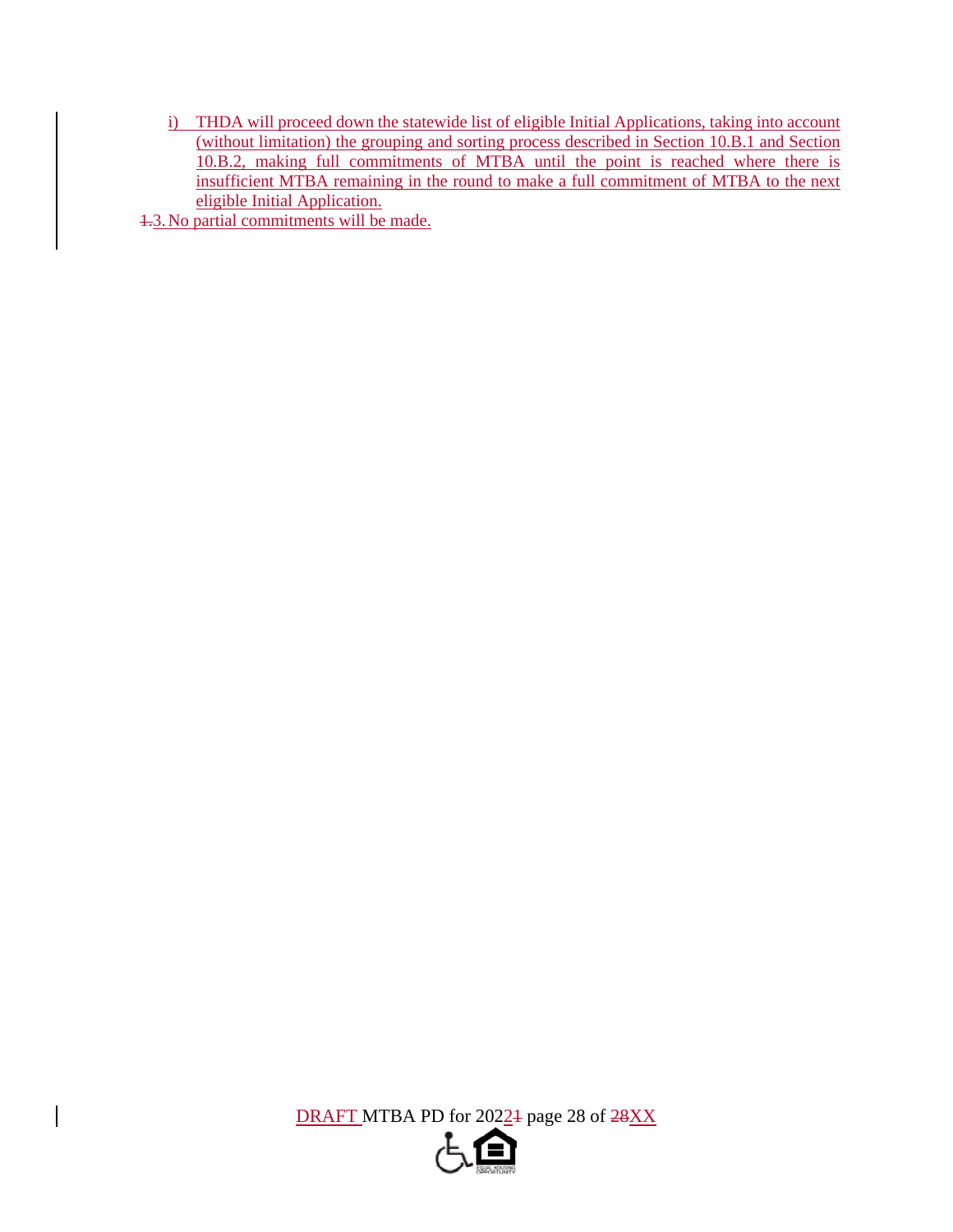## **Section 10: Commitment of MTBA**

#### **A. MTBA Conditional Commitment Letter**

- 1. THDA will issue a conditional commitment letter for 20212022 MTBA ("Conditional Commitment Letter") after determining that an eligible applicant has met all applicable requirements of this MTBA Program Description as determined by THDA in its sole discretion.
- 2. The expiration date of any MTBA Conditional Commitment Letter is <del>December 21,</del> 2021[UPDATE].
- 3. **A Conditional Commitment Letter DOES NOT GUARANTEE an applicant that THDA will issue a Firm Commitment Letter**.
- 4. An applicant with a Conditional Commitment Letter must notify THDA of its intent to convert a Conditional Commitment Letter to a Firm Commitment Letter no less than 45 calendar days prior to the date the applicant wishes to receive the Firm Commitment Letter and THDA may issue a Firm Commitment Letter, subject to the availability of MTBA at the time THDA receives such notification and subject to compliance with all requirements for a Firm Commitment Letter.

#### 5. **THDA may issue Conditional Commitment Letters that, in the aggregate, exceed the amount of MTBA available under this MTBA Program Description**.

#### **B. MTBA Firm Commitment Letter**

- 1. THDA will issue a firm commitment letter for  $\frac{20212022}{2022}$  MTBA ("Firm Commitment Letter") after determining that an eligible application has met all applicable requirements of this MTBA Program Description.
- 2. A Firm Commitment Letter will have an expiration date either ninety (90) or one hundred and twenty (120) calendar days from the date of issuance. The expiration date will be determined by THDA, in its sole discretion.
	- a. Any Firm Commitment Letter issued before September 22, 2021[UPDATE] will expire ninety (90) calendar days from the date of issuance.
	- b. Any Firm Commitment Letter issued on or after September 22, 2021[UPDATE] will expire on December 14, 2021[UPDATE].
- 3. A Firm Commitment Letter issued before August 1, 2021[UPDATE], may be extended one time for a maximum of thirty (30) calendar days following the original expiration date. An Extension Fee as described in Section  $11-12$  must accompany the extension request. An extension request may be approved or denied by THDA, in its sole discretion.
- 4. **THDA will not issue Firm Commitment Letters that, in the aggregate, exceed the amount of MTBA available under this MTBA Program Description**.

DRAFT MTBA PD for 20224 page 29 of  $28XX$ 

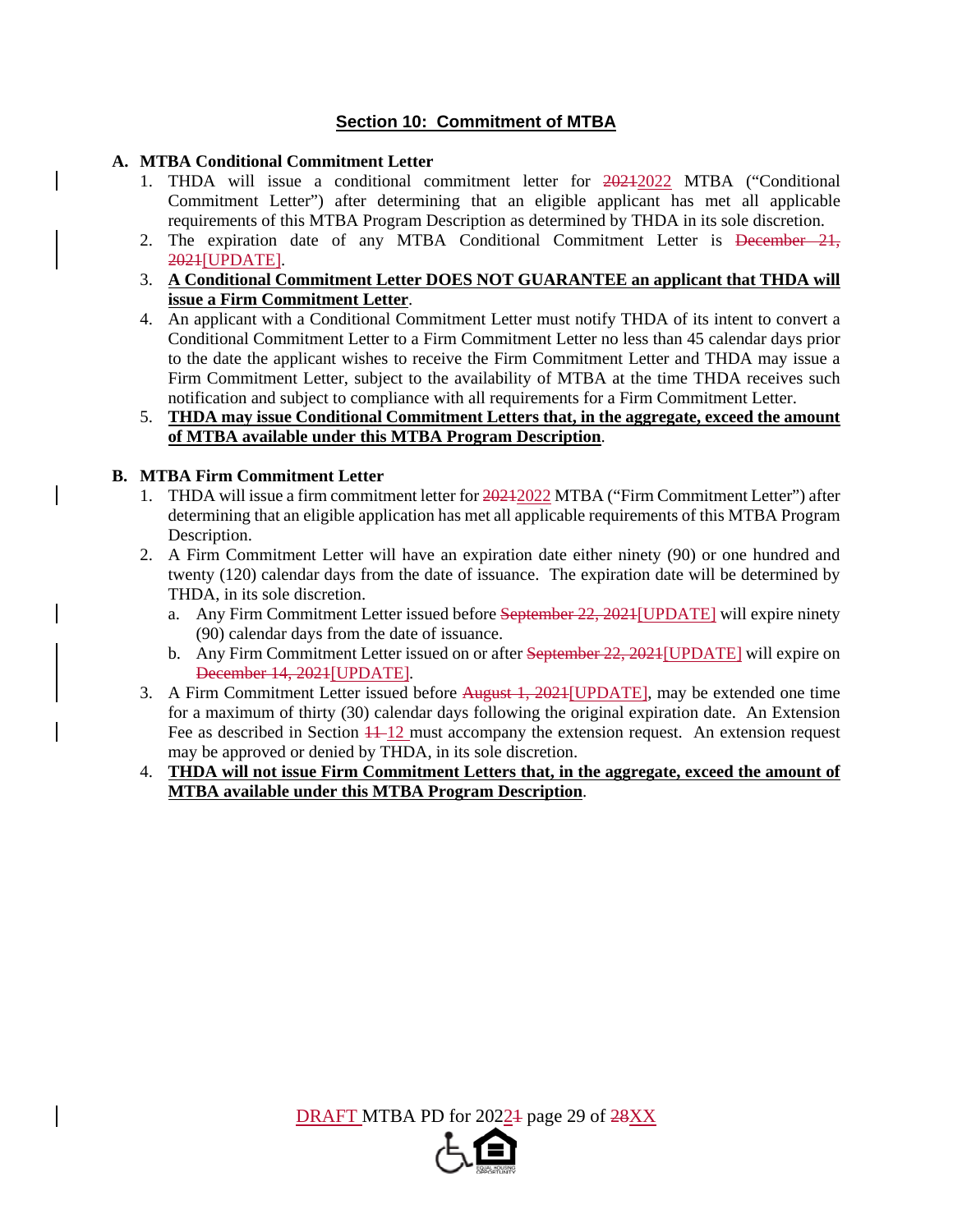## **Section 11: Fees, Partial Refunds of Fees, and Fees Retained by THDA**

#### **A. Wiring Instructions**

All fees should be in the form of an electronic wire.

| Table 10 - 1: Wiring Instructions |                                                                                       |  |  |  |
|-----------------------------------|---------------------------------------------------------------------------------------|--|--|--|
| Bank:                             | US Bank                                                                               |  |  |  |
| $ABA$ :                           | 064000059                                                                             |  |  |  |
| BNF:                              | <b>THDA Clearing Housing</b>                                                          |  |  |  |
| BNF A/C:                          | 151203673398                                                                          |  |  |  |
| <b>BNF ADDRESS:</b>               | 502 Deaderick Street                                                                  |  |  |  |
|                                   | Andrew Jackson Building, Third Floor                                                  |  |  |  |
|                                   | Nashville, TN 37243                                                                   |  |  |  |
| OBI:                              | Housing Credit/Bond Application Fees $+$ TN ID Number(s).                             |  |  |  |
|                                   | Applicants may send one wire to cover multiple applications however,                  |  |  |  |
|                                   | applicants must enter the applicable TN ID Number(s) in the OBI field<br>on the wire. |  |  |  |

Applicants are encouraged to send the wire confirmation to thomas@thda.org.

#### **B. Application Fee**

An Application Fee of one thousand five hundred dollars (\$1,500) must be submitted to THDA at the time an application is submitted. **THE APPLICATION FEE IS NOT REFUNDABLE**. If the fee is not submitted at the time an application is submitted, THDA will not review the application and will notify the applicant that the application has been rejected.

#### **C. Special Request Application Fee**

A Special Request Application Fee of five thousand dollars (\$5,000) must be submitted to THDA at the time a Special Request Application is submitted. **THE SPECIAL REQUEST APPLICATION FEE IS NOT REFUNDABLE**. If the fee is not submitted at the time an application is submitted, THDA will not review the application and will notify the applicant that the application has been rejected.

#### **DC. Resubmission Fee**

A Resubmission Fee of seven hundred and fifty dollars (\$750) must be submitted to THDA if an application is resubmitted after rejection for uncured deficiencies based on requests for additional documentation and/or information for purposes of clarification as specified in the Evaluation Notice notice described in Section 7. **THE RESUBMISSION FEE IS NOT REFUNDABLE**.

#### **ED. Conditional Commitment Letter Fee**

A Conditional Commitment Letter Fee of five thousand dollars (\$5,000) must be submitted in order for the Conditional Commitment Letter to be processed. **THE COMMITMENT FEE FOR A CONDITIONAL COMMITMENT LETTER IS NOT REFUNDABLE**.

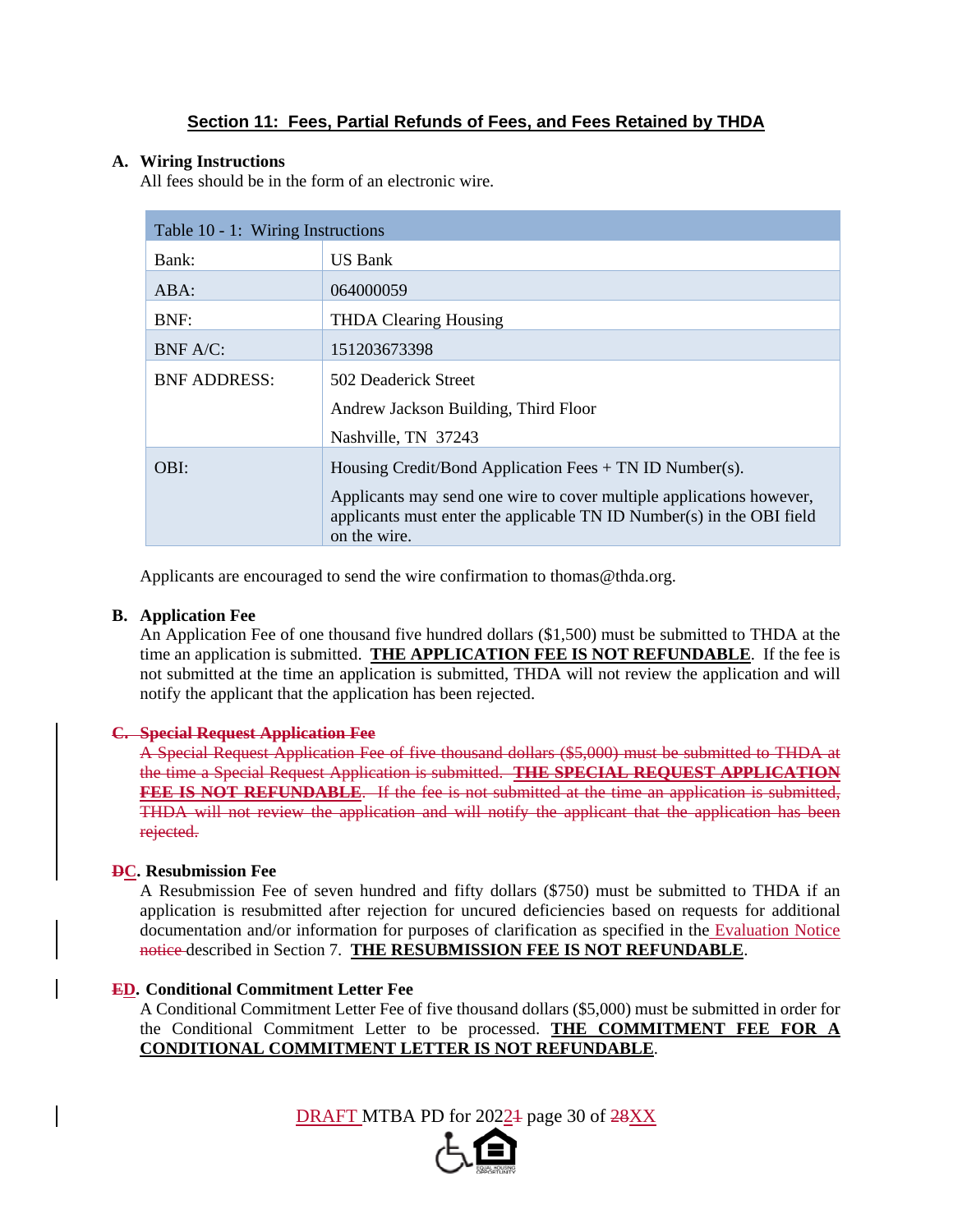#### **FE. MTBA Firm Commitment Letter Fee and Incentive Fee**

- 1. Applications receiving a Firm Commitment Letter from THDA for a specific amount of MTBA must submit a Firm Commitment Letter Fee and an Incentive Fee in order for the Firm Commitment Letter to be processed.
- 2. Fees for a ninety (90) day Firm Commitment Letter:
	- a. The Commitment Fee is an amount equal to 1% of the MTBA approved by THDA.
	- b. The Incentive Fee is an amount equal to 20% of the Commitment Fee.
- 3. Fees for a one hundred and twenty (120) day Firm Commitment Letter:
	- a. The Commitment Fee is an amount equal to 1.5% of the MTBA allocated to the local issuer.
	- b. The Incentive Fee is an amount equal to 20% of the Commitment Fee.
- 4. **THE COMMITMENT FEE FOR A FIRM COMMITMENT LETTER IS NOT REFUNDABLE**.

#### **GF. Refund of Incentive Fee Following Issuance of MTBA**

- 1. The following documentation, without limitation, must be submitted by the applicable deadlines to be eligible for a refund of the Incentive Fee:
	- a. Documentation from Bond Counsel (including, without limitation, a closing confirmation letter) must be submitted no later than the expiration date of the Firm Commitment Letter;
	- b. Acceptable proof that all units are constructed and the development is placed in service must be submitted no later than two years after the expiration of the MTBA Firm Commitment Letter;
	- c. Acceptable proof that all forms to be filed by the Bond Issuer have been completed and filed to THDA's satisfaction must be submitted no later than two years after the expiration of the Firm Commitment Letter.
- 2. If the bonds were issued and sold on or before 11:59 PM Central Time on the date specified in the Firm Commitment Letter without a receiving an extension and all the conditions of Section 1011 (above) have been met, THDA will refund the **FULL** Incentive Fee.

## **HG. Release of Commitments and Refund of Incentive Fee**

If recipients of Conditional Commitment Letters or Firm Commitment Letters release the MTBA allocated to them before the deadline in the Firm Commitment Letter when bonds will not be sold using the MTBA, THDA will refund a percentage of the Incentive Fee to support the earliest release of the committed MTBA. Voluntary withdrawal of a MTBA Commitment Letter in accordance with all applicable program requirements will not cause ineligibility as described in Section 3 of this MTBA Program Description, and the MTBA application for the development may be resubmitted in 2021 but will affect scoring as described in 8.C.2 of this MTBA Program Description.

| Table 11 - 2: Deadline for Commitment to be Released and Incentive Fee Refund |                      |                       |                        |  |  |  |  |
|-------------------------------------------------------------------------------|----------------------|-----------------------|------------------------|--|--|--|--|
| Phase                                                                         | 90 - Day Commitments | 120 - Day Commitments | <b>Amount Refunded</b> |  |  |  |  |
| A                                                                             | days $1 - 30$        | days 1 - 45           | 100%                   |  |  |  |  |
| B                                                                             | days 31 - 60         | days 46 - 90          | 50%                    |  |  |  |  |
| $\mathcal{C}$                                                                 | days 61 - 89         | days 91 -119          | 25%                    |  |  |  |  |
| $D^*$                                                                         | days 90 - 119        | days 120 - 149        | $0\%$                  |  |  |  |  |
| * only applicable if a deadline extension is granted by THDA                  |                      |                       |                        |  |  |  |  |

DRAFT MTBA PD for 20224 page 31 of  $28XX$ 

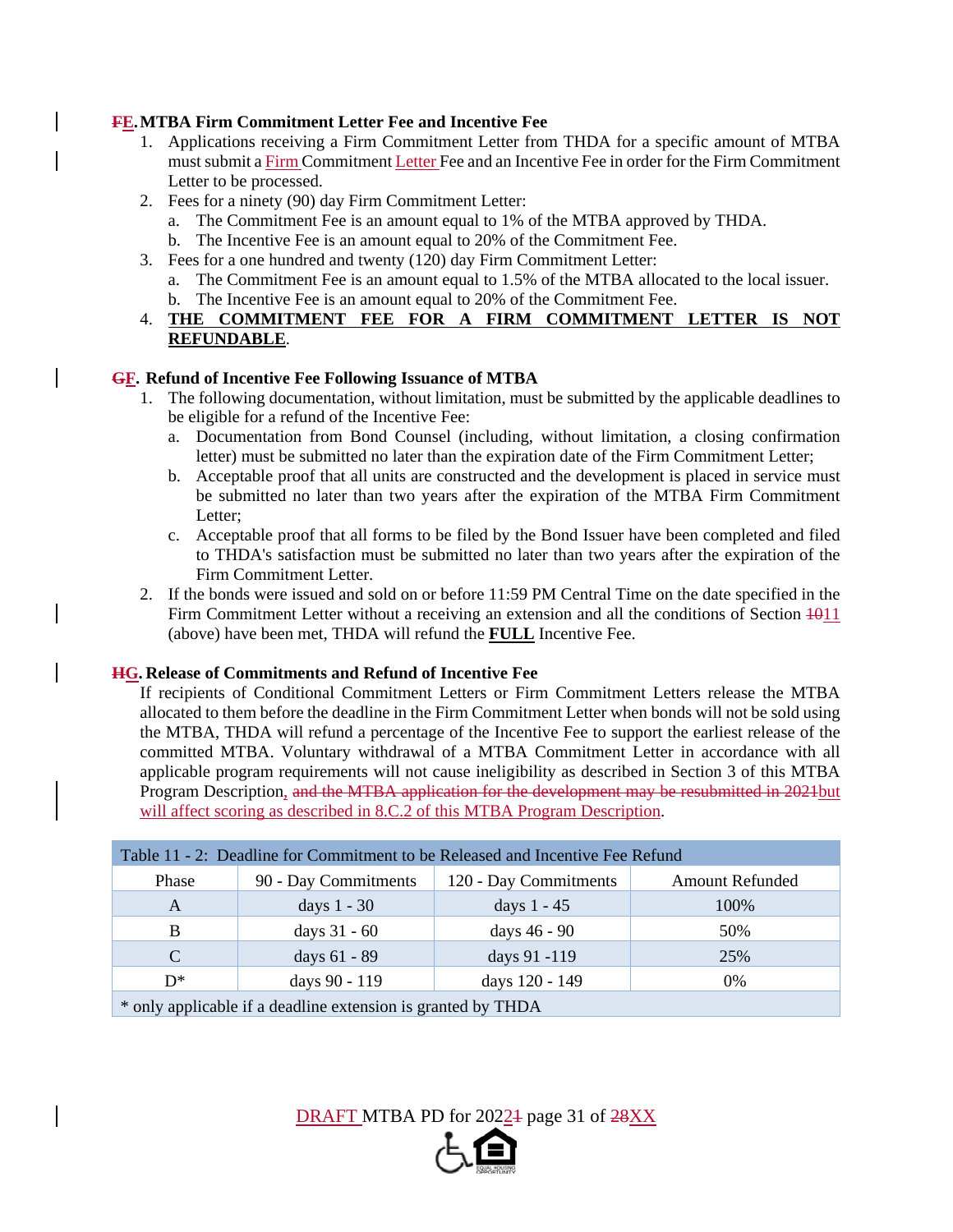#### **I. Incentive Fee Retained by THDA**

- 1. If a request for an extension to the deadline for closing the sale of the bonds beyond 11:59 PM Central Time on the original date specified in the Firm Commitment Letter is approved in accordance with Section 10, THDA will **RETAIN** the **FULL** amount of the Incentive Fee.
- 2. If the bonds are not issued and sold by the expiration date (original or extended) of the Firm Commitment Letter, and the Firm Commitment Letter has not been released as described in Section 11-H, and no extension has been requested or granted as described in Section 11-H, THDA will **RETAIN** the **FULL** amount of the Incentive Fee and a MTBA application for the development may not be resubmitted in 20212022.
- 3. If the bonds are issued and sold, but the development is not placed in service, THDA will **RETAIN** the **FULL** amount of the Incentive Fee.

#### **J. Monitoring Fee**

Developments that receive MTBA and Noncompetitive Housing Credits are subject to all monitoring fees set out in Section 5 of the QAP.

#### **K. Modification Fee**

Developments that receive MTBA and Noncompetitive Housing Credits and request modification are subject to Modification Fees as set out in Section 5 of the QAP. Payment of this fee does not guarantee approval of proposed changes or modifications.

#### **L. Extension Fee**

Developments that receive MTBA and Noncompetitive Housing Credits and request an extension are subject to Extension Fees as set out in Section 5 of the QAP. Payment of this fee does not guarantee approval of an extension.

#### **M. Requests for Refunds**

 If the applicant is eligible for any refund as described in Section 11-G or Section 11-H above, the applicant must submit a written request for a refund. The written request for a refund must be submitted no later than 1 year after the issuance date reflected on IRS Form(s) 8609. If the last day to submit a written request for a refund is not a THDA business day (e.g. weekend or holiday), the deadline will be the following THDA business day.

DRAFT MTBA PD for 2022<sup>1</sup> page 32 of 28XX

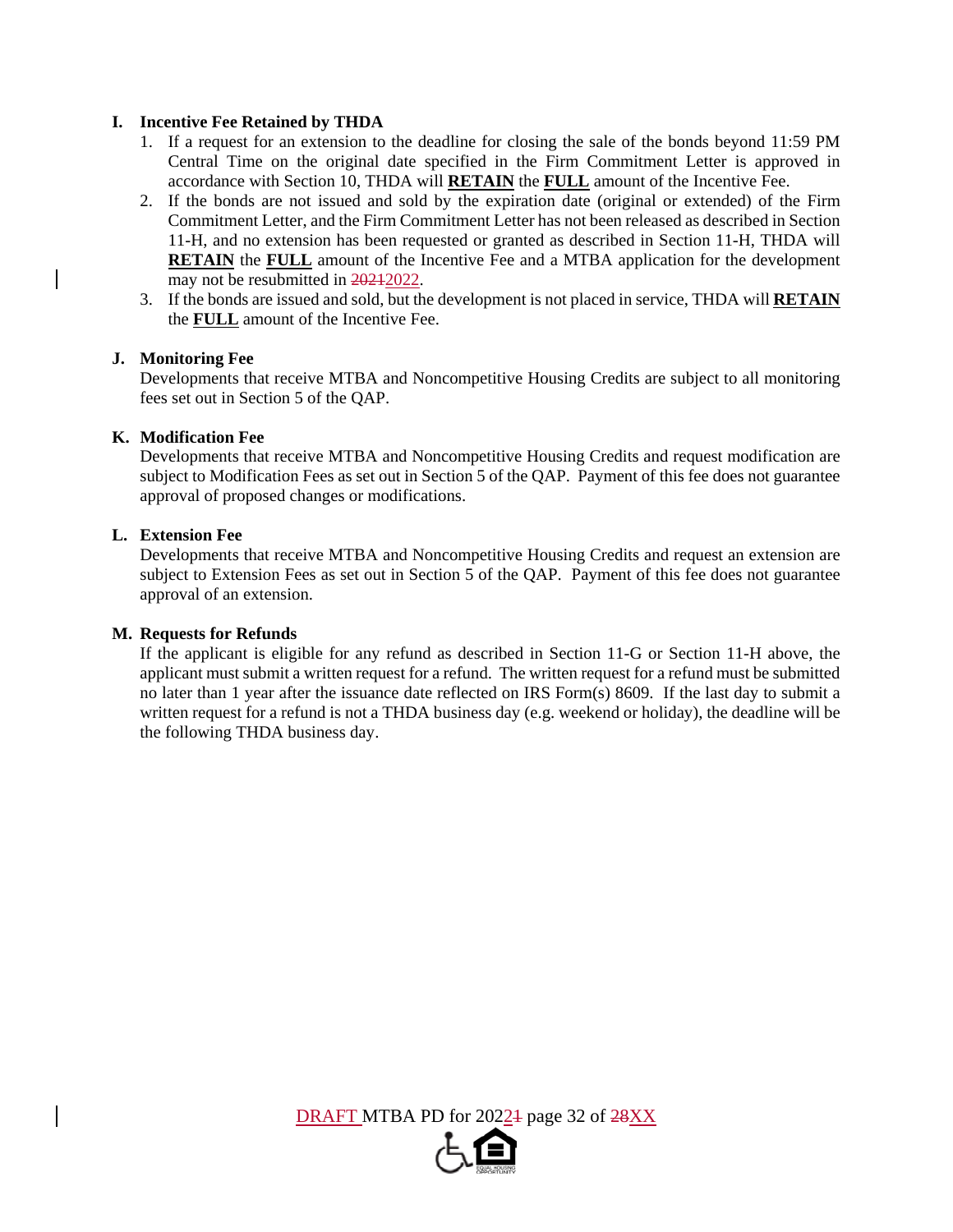#### **Section 12: Noncompetitive Housing Credits**

- A. THDA will determine eligibility for Noncompetitive Housing Credits and the amount of Noncompetitive Housing Credit to be allocated to a development, up to the maximum amount permissible with MTBA financing. Any development seeking Noncompetitive Housing Credits must apply for and is subject to the applicable QAP in the same calendar year in which MTBA is committed. An application for Noncompetitive Housing Credits is subject to eligibility and threshold requirements as well as fees, including monitoring fees, found in the applicable QAP. **Receipt of a Firm Commitment Letter does not guarantee receipt of Noncompetitive Housing Credits.**
- B. **The maximum amount of annual Noncompetitive Housing Credit that may be allocated to a single development is three million dollars (\$3,000,000).** In making this determination, THDA will consider the physical location of the development; the relationships among owners, developers, management agents, and other development team participants; the structure of financing; and any other information that might clarify whether applications reflect a single development or multiple developments.
- CB. If an Initial Application for Competitive Housing Credits and an application for MTBA and Noncompetitive Housing Credits are submitted for the same development, the Initial Application for Competitive Housing Credits will be deemed ineligible.
- DC. The maximum obtainable rents supported by the Market Study must be proposed for the proposed development and must support reasonable operating expenses and maximum mortgage debt service prior to Noncompetitive Housing Credits filling any financial "gaps". This may require additional financing from other sources over and above the maximum amount of MTBA or Noncompetitive Housing Credit committed to the development by THDA.

DRAFT MTBA PD for 2022<sup>1</sup> page 33 of 28XX